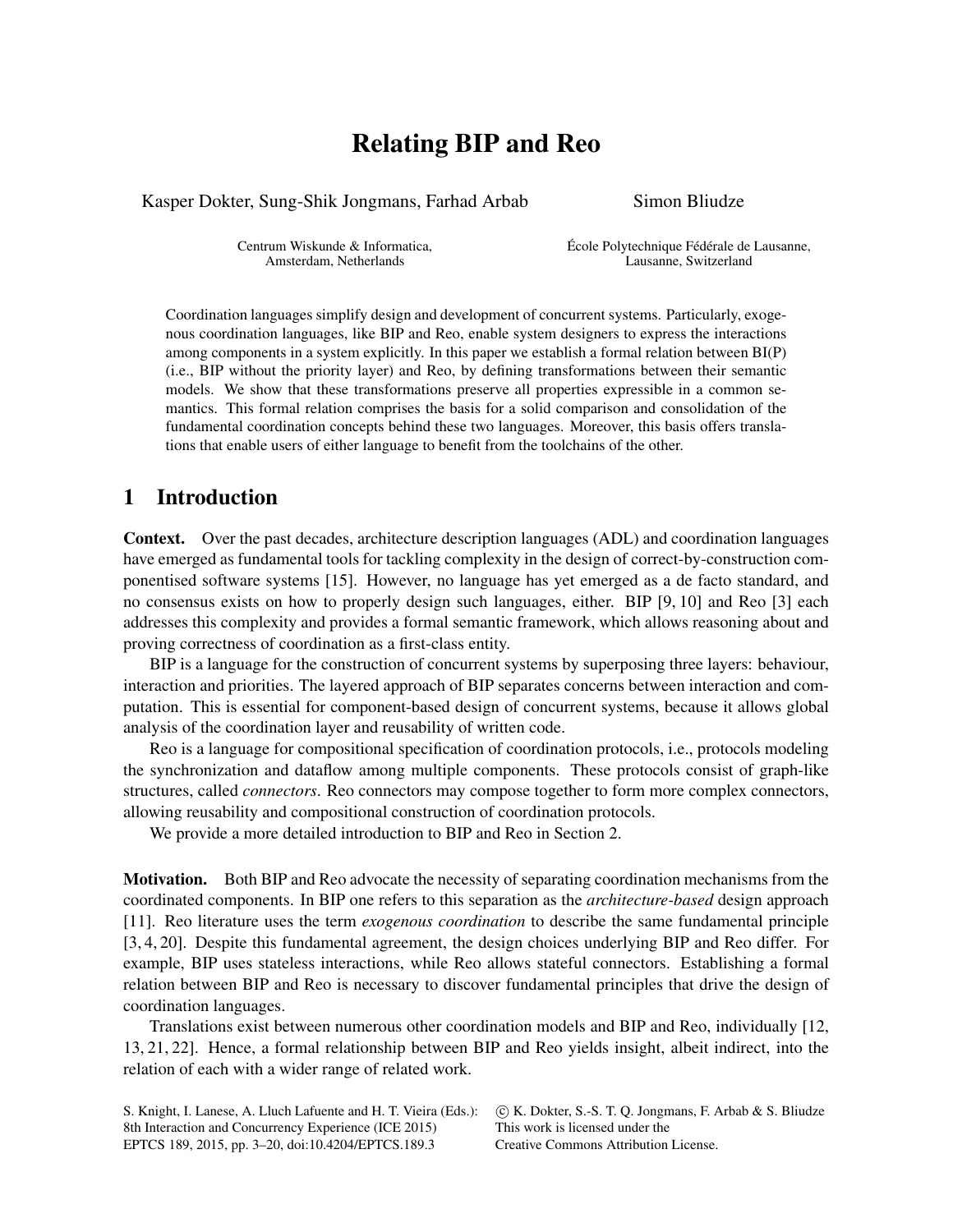Furthermore, establishing a formal relationship between BIP and Reo enables encodings that allow each of the two frameworks to benefit from tools and theoretical results obtained for the other. These toolchains include tools for editing, code generation, and model checking. We refer to [\[1\]](#page-16-9) and [\[2,](#page-16-10) [4\]](#page-16-5) for details.

**Contributions.** We relate the most important semantic models of  $BI(P)^{1}$  $BI(P)^{1}$  $BI(P)^{1}$  (i.e., BIP without the priority layer) and Reo. For Reo we consider *port automata* and *constraint automata*, which model Reo connectors at different levels of abstraction [\[16\]](#page-16-11). For BI(P) we consider *BIP architectures* [\[6\]](#page-16-12) and *BIP interaction models*, i.e., sets of simple interaction expressions [\[11\]](#page-16-4).

First, we provide a short summary of BIP and Reo in Section [2.](#page-1-0) Then, in Section [3,](#page-7-0) we define mappings between port automata and BIP architectures, and show that these distribute over composition modulo semantic equivalence. Hence, it is possible to compute these translations incrementally, in order to speed them up. In Section [4,](#page-12-0) we define mappings between stateless constraint automata and BIP interaction models. We show that all transformations preserve all properties of observable dataflow, which, for example, enables one to transfer safety properties established for some generated code, or the results of model checking from one model to the other. These mappings in the data-sensitive domain do not distribute over composition, but in Section [5](#page-15-0) we briefly discuss a different translation scheme that still allows incremental translation. There, we discuss also the differences and similarities between BI(P) and Reo and other coordination languages, and point out future work.

Related Work. Other authors have related and compared both BIP and Reo to other coordination languages. Bruni et al. encode BIP models into Petri nets [\[12\]](#page-16-7), and Chkouri et al. present a translation of AADL into BIP [\[13\]](#page-16-8). Proença and Clarke provide a detailed comparison between Orc and Reo [\[21\]](#page-17-1). Arbab et al. provide a translation of Reo connectors into the Tile Model [\[5\]](#page-16-13). Krause compared Reo to Petri nets [\[18\]](#page-16-14). Talcott, Sirjani and Ren connect both ARC and PBRD to Reo by providing mappings between their semantic models [\[22\]](#page-17-2).

Although an indirect comparison of BIP and Reo through their respective comparisons with other models, e.g., Petri nets, is certainly possible, the direct and formal translations we present in this paper allows direct translation tools between BIP and Reo, that are otherwise difficult, if not impossible, to construct based on such indirect comparisons.

# <span id="page-1-0"></span>2 Overview of BIP and Reo

#### 2.1 BIP

A BIP system consist of a superposition of three layers: Behaviour, Interaction, and Priority. The behaviour layer encapsulates all computation, consisting of *atomic components* processing sequential code. *Ports* form the interface of a component through which it interacts with other components. BIP represents these atomic components as *Labeled Transition Systems* (LTS) having transitions labeled with ports and extended with data stored in local variables. The second layer defines component coordination by means of *BIP interaction models* [\[11\]](#page-16-4). For each *interaction* among components in a BIP system, the interaction model of that system specifies the set of ports synchronized by that interaction and the way

<span id="page-1-1"></span> $<sup>1</sup>$ Although BIP's notion of priority is equally applicable to the constraint automata semantics of Reo, Reo provides no syntax</sup> to specify such global priority preferences. Reo does have a weaker priority mechanism to specify local preferences by means of context sensitive channel LossySync, that prefers locally maximal dataflow.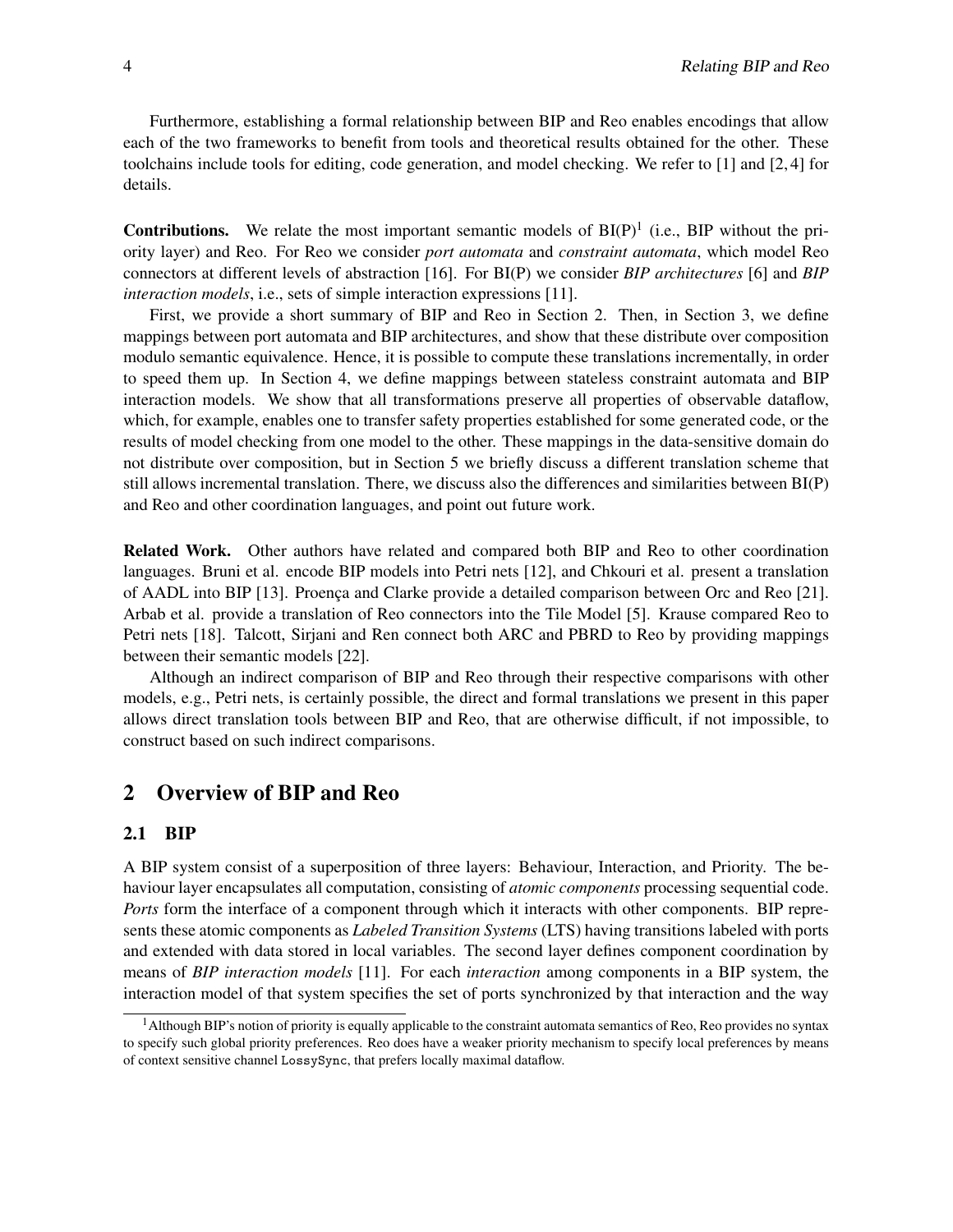

Figure 1: BIP components (a); coordinator (b).

<span id="page-2-1"></span>data is retrieved, filtered and updated in each of the participating components. In the third layer, priorities impose scheduling constraints to resolve conflicts in case alternative interactions are possible. In the rest of this paper, we disregard priorities and focus mainly on interaction models (cf., footnote [1\)](#page-1-1).

Data-agnostic semantics. We first introduce a data-agnostic semantics for BIP.

<span id="page-2-2"></span>**Definition 1** (BIP component [\[6\]](#page-16-12)). A *BIP component C* over a set of ports  $P_C$  is a labeled transition system  $(Q, q^0, P_C, \to)$  over the alphabet  $2^{P_C}$ . If  $\mathscr C$  is a set of components, we say that  $\mathscr C$  is *disconnected* iff  $P_C \cap P_{C'} = \emptyset$  for all distinct  $C, C' \in \mathscr{C}$ . Furthermore, we define  $P_{\mathscr{C}} = \bigcup_{C \in \mathscr{C}} P_C$ .

Then, BIP defines an *interaction model* over a set of ports *P* to be a set of subsets of *P*. Interaction models are used to define synchronisations among components, which can be intuitively described as follows. Given a disconnected set of BIP components  $\mathscr C$  and an interaction model  $\gamma$  over  $P_{\mathscr C}$ , the state space of the corresponding *composite component*  $\gamma(\mathscr{C})$  is the cross product of the state spaces of the components in  $\mathscr{C}$ ;  $\gamma(\mathscr{C})$  can make a transition labelled by an interaction  $N \in \gamma$  iff all the involved components (those that have ports in *N*) can make the corresponding transitions. A straightforward formal presentation can be found in [\[10\]](#page-16-2) (cf., Definition [3](#page-2-0) below). Thus, BIP interaction models are *stateless*: every interaction in  $\gamma$  is always allowed; it is enabled if all ports in the interaction are ready. However, [\[6\]](#page-16-12) shows the need for statefull interaction, which motivates *BIP architectures*

**Definition 2** (BIP architecture [\[6\]](#page-16-12)). A *BIP architecture* is a tuple  $A = (\mathscr{C}, P_A, \gamma)$ , where  $\mathscr{C}$  is a finite disconnected set of *coordinating* BIP components,  $P_A$  is a set of ports, such that  $P_{\mathscr{C}} = \bigcup_{C \in \mathscr{C}} P_C \subseteq P_A$ , and  $\gamma \subseteq 2^{P_A}$  is a *data-agnostic interaction model*. We call ports in  $P_A \setminus P_{\mathscr{C}}$  *dangling ports* of *A*.

Essentially, a BIP architecture is a structured way of combining an interaction model  $\gamma$  with a set of distinguished components, whose only purpose is to control which interactions in  $\gamma$  are applicable at which point in time (which depends on the states of the coordinating components).

<span id="page-2-0"></span>**Definition 3** (BIP architecture application [\[6\]](#page-16-12)). Let  $A = (\mathcal{C}, P_A, \gamma)$  be a BIP architecture, and  $\mathcal{B}$  a set of components, such that  $\mathscr{B} \cup \mathscr{C}$  is finite and disconnected, and that  $P_A \subseteq P_{\mathscr{B}} \cup P_{\mathscr{C}}$ . Write  $\mathscr{B} \cup \mathscr{C} =$  ${B_i \mid i \in I}$ , with  $B_i = (Q_i, q_i^0, P_i, \rightarrow_i)$ . Then, the *application*  $A(\mathscr{B})$  *of A to*  $\mathscr{B}$  is the BIP component  $(\prod_{i \in I} Q_i, (q_i)_{i \in I}, P_{\mathscr{B}} \cup P_{\mathscr{C}}, \to)$ , where  $\to$  is the smallest relation satisfying:  $(q_i)_{i \in I} \stackrel{N}{\to} (q'_i)_{i \in I}$  whenever

1.  $N = \emptyset$ , and there exists an  $i \in I$  such that  $q_i \xrightarrow{\emptyset} q'_i$  and  $q'_j = q_j$  for all  $j \in I \setminus \{i\}$ ; or

2.  $N \cap P_A \in \gamma$ , and for all  $i \in I$  we have  $N \cap P_i \neq \emptyset$  implies  $q_i \xrightarrow{N \cap P_i} q'_i$ , and  $N \cap P_i = \emptyset$  implies  $q'_i = q_i$ .

The application  $A(\mathscr{B})$ , of a BIP architecture A to a set of BIP components  $\mathscr{B}$ , enforces coordination constraints specified by that architecture on those components [\[6\]](#page-16-12). The *interface P<sup>A</sup>* of *A* contains all ports  $P_{\mathscr{C}}$  of the coordinating components  $\mathscr{C}$  and some additional ports, which must belong to the components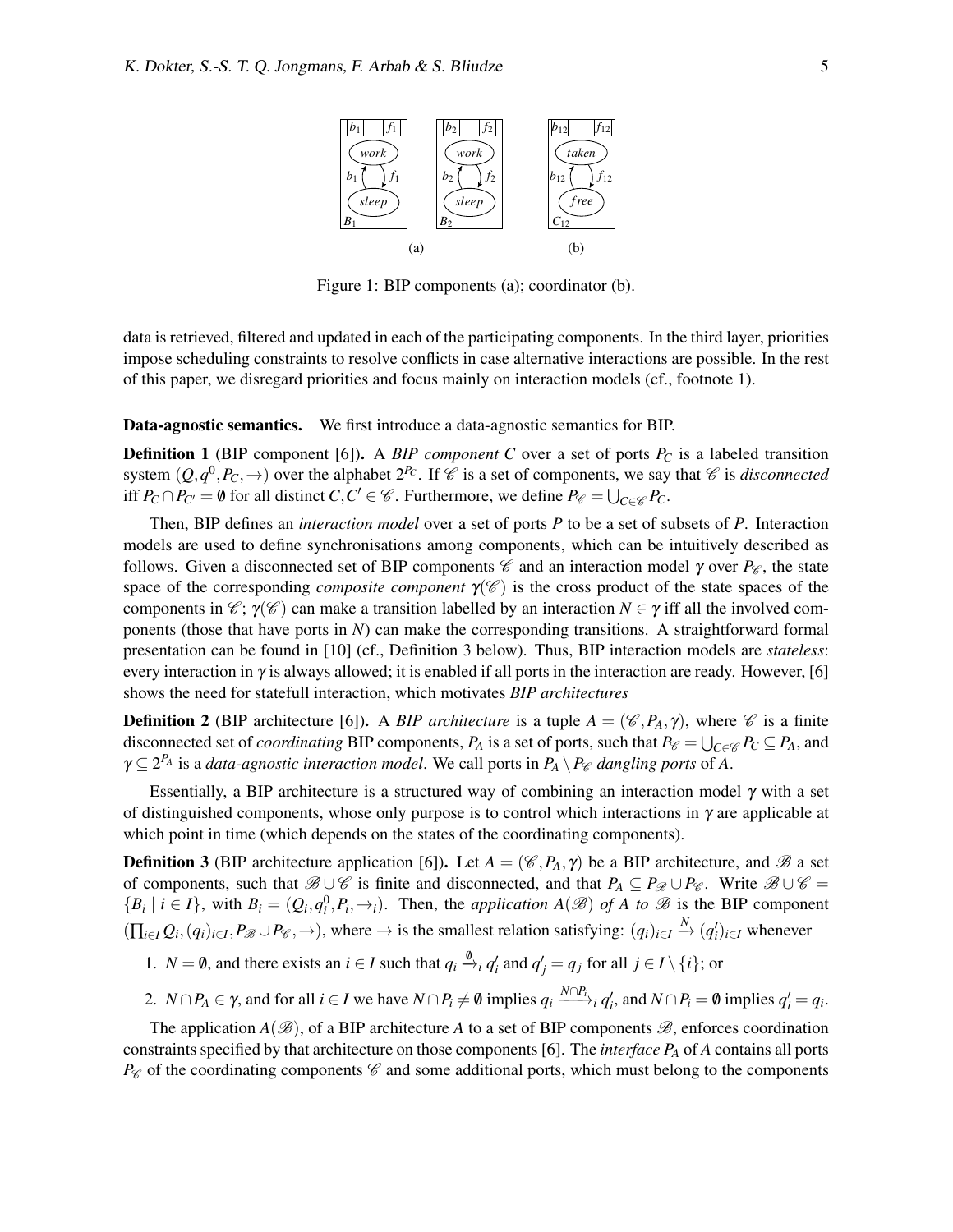in  $\mathscr{B}$ . In the application  $A(\mathscr{B})$ , the ports belonging to  $P_A$  can participate only in interactions defined by the interaction model  $\gamma$  of A. Ports that do not belong to  $P_A$  are not restricted and can participate in any interaction.

Intuitively, an architecture can also be viewed as an incomplete system: the application of an architecture consists in "attaching" its dangling ports to the operand components. The operational semantics is that of composing all components (operands and coordinators) with the interaction model as described in the previous paragraph. The intuition behind transitions labelled by  $\emptyset$  is that they represent *observable idling* (as opposed to internal transitions). This allows us to "desynchronise" combined architectures (see Definition [4\)](#page-3-0) in a simple manner, since coordinators of one architecture can idle, while those of another performs a transition. Note that, if  $N = \emptyset$ , in item 2 of Definition [3,](#page-2-0)  $N \cap P_i = \emptyset$ , hence also,  $q'_i = q_i$ , for all *i*. Thus, intuitively, one can say that none of the components moves. Item 1, however, does allow one component to make a real move labelled by  $\emptyset$ , if such a move exists. Thus, the transitions labelled by  $\emptyset$ interleave, reflecting the idea that in BIP synchronisation can happen only through ports.

<span id="page-3-1"></span>**Example [1](#page-2-1)** (Mutual exclusion [\[6\]](#page-16-12)). Consider the components  $B_1$  and  $B_2$  in Figure 1(*a*). In order to ensure mutual exclusion of their work states, we apply the BIP architecture  $A_{12} = (\{C_{12}\}, P_{12}, \gamma_{12})$ , where  $C_{12}$  is shown in Figure [1](#page-2-1)(*b*),  $P_{12} = \{b_1, b_2, b_{12}, f_1, f_2, f_{12}\}$  and  $\gamma_{12} = \{0, \{b_1, b_{12}\}, \{b_2, b_{12}\}, \{f_1, f_{12}\}, \{f_2, f_{12}\}\}.$ The interface  $P_{12}$  of  $A_{12}$  covers all ports of  $B_1$ ,  $B_2$  and  $C_{12}$ . Hence, the only possible interactions are those that explicitly belong to  $\gamma_{12}$ . Assuming that the initial states of  $B_1$  and  $B_2$  are sleep, and that of  $C_{12}$  is free, neither of the two states (free,work,work) and (taken,work,work) is reachable, i.e. the mutual exclusion property  $(q_1 \neq \text{work}) \vee (q_2 \neq \text{work})$ —where  $q_1$  and  $q_2$  are state variables of  $B_1$  and  $B_2$ respectively—holds in  $A_{12}(B_1, B_2)$ .

<span id="page-3-0"></span>**Definition 4** (Composition of BIP architectures [\[6\]](#page-16-12)). Let  $A_1 = (\mathcal{C}_1, P_1, \gamma_1)$  and  $A_2 = (\mathcal{C}_2, P_2, \gamma_2)$  be two BIP architectures. Recall that  $P_{\mathscr{C}_i} = \bigcup_{C \in \mathscr{C}_i} P_C$ , for  $i = 1, 2$ . If  $P_{\mathscr{C}_1} \cap P_{\mathscr{C}_2} = \emptyset$ , then  $A_1 \oplus A_2$  is given by  $(\mathscr{C}_1 \cup \mathscr{C}_2, P_1 \cup P_2, \gamma_{12})$ , where  $\gamma_{12} = \{ N \subseteq P_1 \cup P_2 \mid N \cap P_i \in \gamma_i, \text{ for } i = 1, 2 \}$ . In other words,  $\gamma_{12}$  is the interaction model defined by the conjunction of the characteristic predicates of  $\gamma_1$  and  $\gamma_2$ .

Data-aware semantics. Recently, the data-agnostic formalization of BIP interaction models was extended with data transfer, using the notion of *interaction expressions* [\[11\]](#page-16-4). Let  $\mathscr P$  be a global set of ports. For each port  $p \in \mathcal{P}$ , let  $x_p : D_p$  be a typed variable used for the data exchange at that port. For a set of ports  $P \subseteq \mathcal{P}$ , let  $X_P = (x_p)_{p \in P}$ . An interaction expression models the effect of an interaction among ports in terms of the data exchanged through their corresponding variables.

<span id="page-3-2"></span>Definition 5 (Interaction expression [\[11\]](#page-16-4)). An *interaction expression* is an expression of the form

$$
(P \leftarrow Q) \cdot [g(X_Q, X_L) : (X_P, X_L) := up(X_Q, X_L) // (X_Q, X_L) := dn(X_P, X_L)],
$$

where  $P, Q \subseteq \mathcal{P}$  are *top* and *bottom* sets of ports;  $L \subseteq \mathcal{P}$  is a set of *local* variables;  $g(X_Q, X_L)$  is the boolean *guard*;  $up(X_0, X_L)$  and  $dn(X_P, X_L)$  are respectively the *up-* and *downward data transfer* expressions.

For an interaction expression  $\alpha$  as above, we define by  $top(\alpha) \stackrel{\Delta}{=} P$ ,  $bot(\alpha) \stackrel{\Delta}{=} Q$  and  $supp(\alpha) \stackrel{\Delta}{=} P\cup Q$ the sets of top, bottom and all ports in  $\alpha$ , respectively. We denote  $g_{\alpha}$ ,  $u p_{\alpha}$  and  $dn_{\alpha}$  the guard, upward and downward transfer corresponding expressions in  $\alpha$ .

The first part of an interaction expression,  $(P \leftarrow Q)$ , describes the control flow as a dependency relation between the bottom and the top ports. The expression in the brackets describes the data flow, first "upward"—from bottom to top ports—and then "downward". The guard  $g(X_Q, X_L)$  relates these two parts: interaction is enabled only when the values of the local variables together with those of variables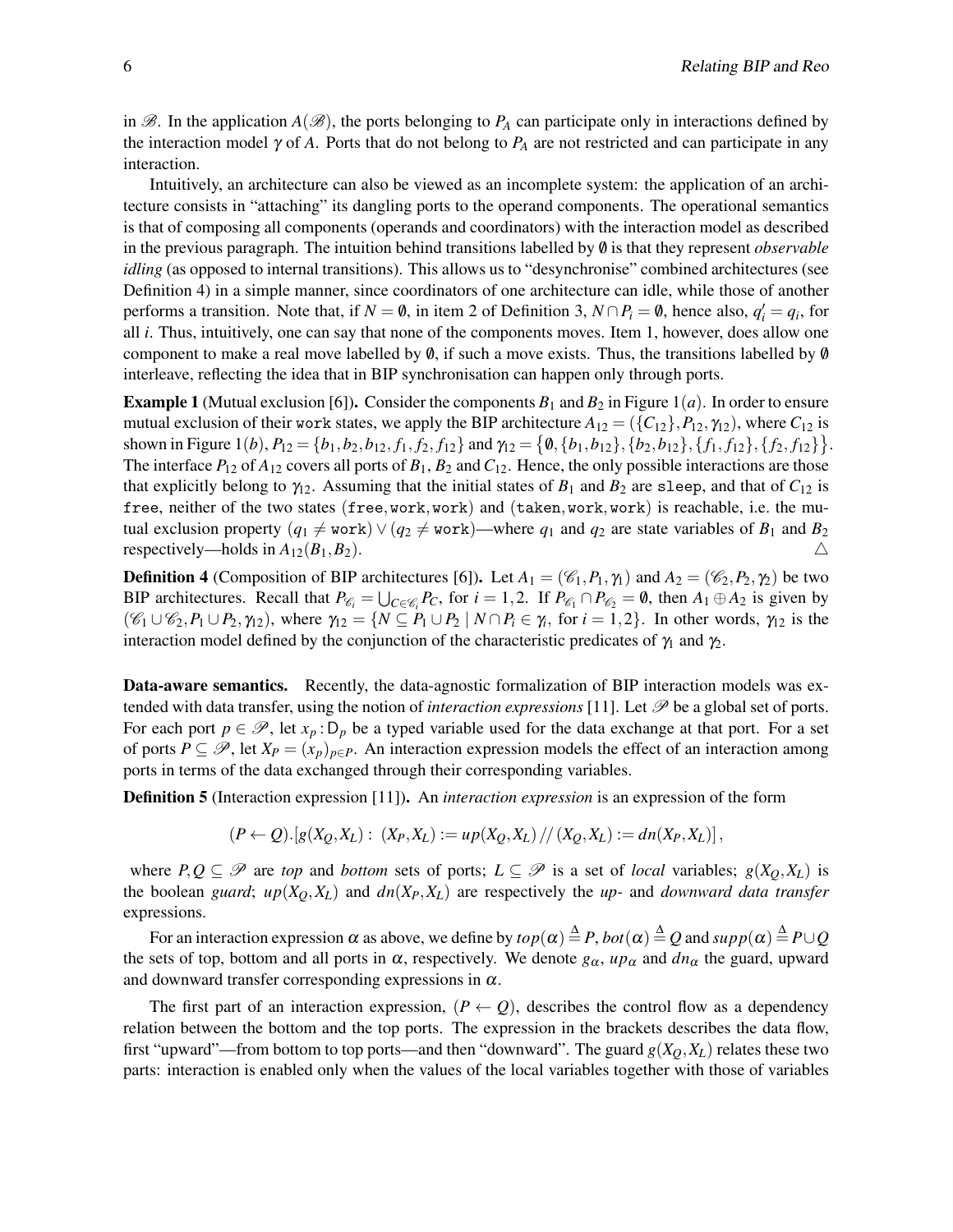associated to the bottom ports satisfy a boolean condition. As a side effect, an interaction expression may also modify local variables in *XL*. Intuitively, such an interaction expression can *fire* only if its guard is true. When it fires, its upstream transfer is computed first using the values offered by its participating BIP components. Then, the downstream transfer modifies all the port variables with updated values.

Definition 6 (BIP interaction models [\[11\]](#page-16-4)). A *(data-aware) BIP interaction model* is a set Γ of *simple BIP connectors*  $\alpha$ , which are BIP interaction expressions of the form

$$
(\{w\} \leftarrow A) . [g(X_A) : (x_w, X_L) := up(X_A) // X_A := dn(x_w, X_L)],
$$

where  $w \in P$  is a single top port,  $A \subseteq P$  is a set of ports, such that  $w \notin A$ , and neither *up* nor *g* involves local variables.

<span id="page-4-1"></span>**Example 2** (Maximum). Let  $\mathcal{P} = \{a, b, w, l\}$  be a set of ports of type integer, i.e.,  $x_p : D_p = \mathbb{Z}$ , for all  $p \in \mathscr{P}$ , and consider the interaction expression (simple BIP connector)

$$
\alpha_{\max} = (\{w\} \leftarrow \{a,b\}).[\mathtt{tt}: x_l := \max(x_a, x_b) // x_a, x_b := x_l],
$$

where tt is true. First, the connector takes the values presented at ports *a* and *b*. Then, the simple BIP connector  $\alpha_{\text{max}}$  computes atomically the maximum of  $x_a$  and  $x_b$  and assigns it to its local variable  $x_l$ . Finally,  $\alpha_{\text{max}}$  assigns atomically the value of  $x_l$  to both  $x_a$  and  $x_b$ .

BIP interaction expressions capture complete information about all aspects of component interaction i.e. synchronisation and data transfer possibilities—in a structured and concise manner. Thus, by examining interaction expressions, one can easily understand, on the one hand, the interaction model used to compose components and, on the other hand, how the valuations of data variables affect the enabledness of the interactions and how these valuations are modified. Furthermore, a formal definition of a composition operator on interaction expressions is provided in [\[11\]](#page-16-4), which allows combining such expressions hierarchically to manage the complexity of systems under design. Since any BIP system can be flattened, this hierarchical composition of interaction expressions is not relevant for the semantic comparison of BIP and Reo in this paper. Nevertheless, the possibility of concisely capturing all aspects of component interaction in one place is rather convenient.

### <span id="page-4-0"></span>2.2 Reo

Reo is a coordination language wherein graph like structures express concurrency constraints (e.g., synchronization, exclusion, ordering, etc.) among multiple components. These structures consist of a composition of channels and nodes, collectively called *connectors* or *circuits*. A channel in Reo has exactly two *ends*, and each end either accepts data items, if it is a *source end*, or offers data items, if it is a *sink end*. Moreover, a channel has a *type* for its behaviour in terms of a formal constraint on the dataflow through its two ends. Its abstract definition of channels and its notion of channel types make Reo an extensible programming language. Beside the established channel types (Table [1](#page-6-0) contains some of them) Reo allows arbitrary user-defined channel types.

Multiple ends may glue together into *nodes* with a fixed *merge-replicate* behaviour: a data item out of a single sink end coincident on a node, atomically propagates to all source ends coincident on that node. This propagation happens only if all their respective channels allow the data exchange. A node is called a *source node* if it consists of source ends, a *sink node* if it consists of sink ends, and a *mixed node* otherwise. Together, the source and sink nodes of a connector constitute its set of *boundary nodes/ports*.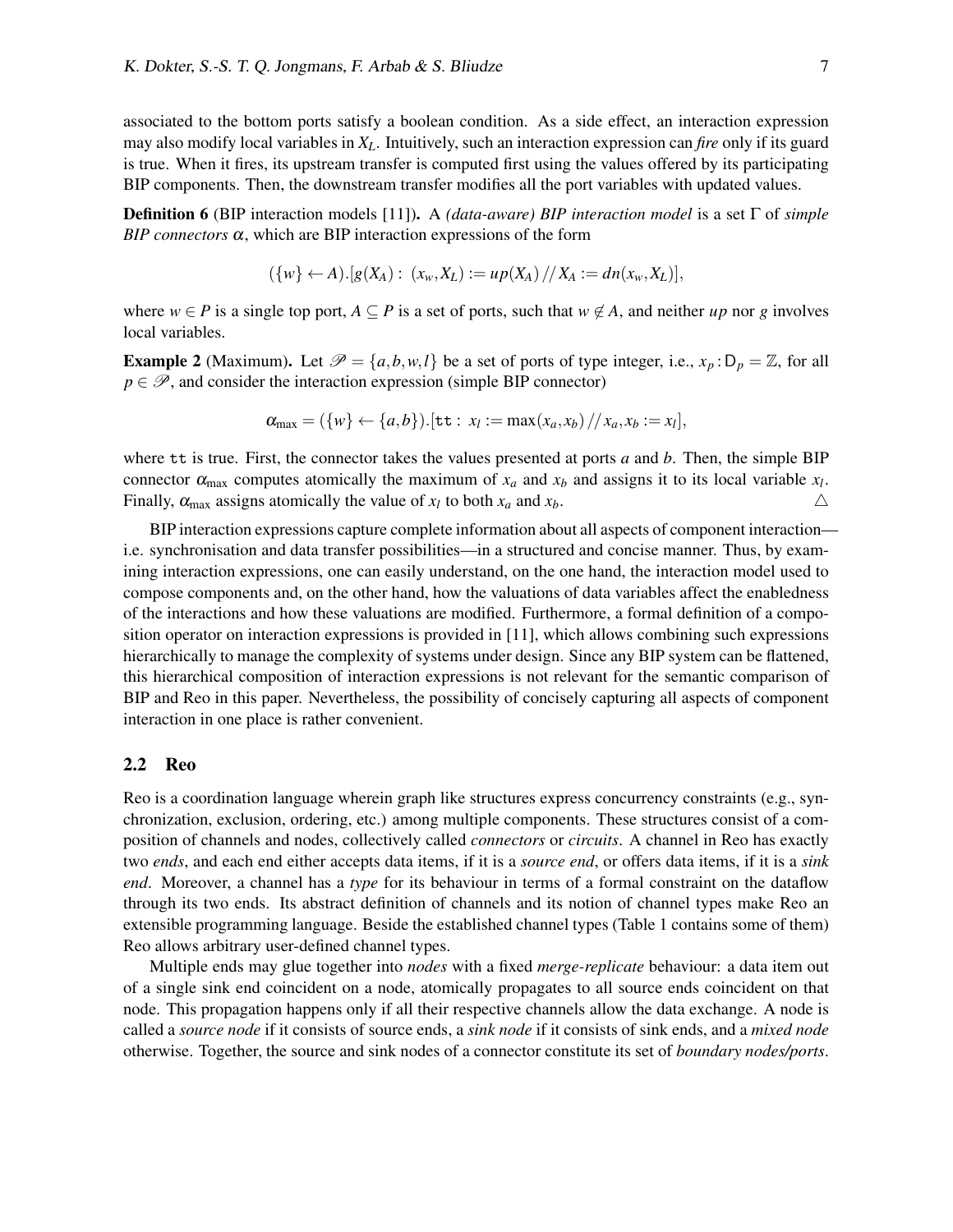<span id="page-5-4"></span><span id="page-5-3"></span><span id="page-5-2"></span><span id="page-5-1"></span><span id="page-5-0"></span>

Figure 2: Fool-proof (c) mutual exclusion protocol in Reo, composed from a BIP-like (a) mutual exclusion connector and an altenator connector (b), and the generated Reo circuit (d) from Example [5.](#page-8-0)

**Example 3.** Figure [2\(a\)](#page-5-0) shows a Reo connector that achieves mutual exclusion of components  $B_1$  and *B*2, exactly as the BIP system shown in Figure [1](#page-2-1) does. This connector consists of a composition of channels and nodes in Table [1.](#page-6-0) The Reo connector atomically accepts data from either  $b_1$  or  $b_2$  and puts it into the FIF01 channel, a buffer of size one. A full FIF01 channel means that  $B_1$  or  $B_2$  holds the lock. If one of the components writes to  $f_1$  or  $f_2$ , the SyncDrain channel flushes the buffer, and the lock is released, returning the connector to its initial configuration, where  $B_1$  and  $B_2$  can again compete for exclusive access by attempting to write to  $b_1$  or  $b_2$ .

Note that this connector is not fool-proof. Even if  $B_1$  takes the lock,  $B_2$  may release it, and vice versa. Hence, exactly as the BIP architecture in Figure [1,](#page-2-1) the Reo connector in Figure [2\(a\)](#page-5-0) relies on the conformance of the coordinated components  $B_1$  and  $B_2$ . The expected behaviour of  $B_i$ ,  $i = 1, 2$ , is that it alternates writes on the  $b_i$  and  $f_i$ , and that every write on  $f_i$  comes after a write on  $b_i$ . Depending on such assumptions may not be ideal. The connector, shown in Figure [2\(b\),](#page-5-1) makes this expected behaviour explicit. By composing two such connectors with the connector in Figure [2\(a\),](#page-5-0) we obtain a fool-proof mutual exclusion protocol, as shown in Figure  $2(c)$ . Figure  $4(c)$  shows the constraint automaton semantics of the connector in Figure [2\(c\).](#page-5-2) Unlike the case of the connector in Figure [2\(a\)](#page-5-0) or the BIP architecture in Figure [1,](#page-2-1) non-compliant writes to  $b_i$  or  $f_i$  ports of the connector in Figure [2\(c\)](#page-5-2) will *block* component  $B_i$ , but cannot *break* the mutual exclusion protocol that this connector implements.  $\triangle$ 

Formal semantics of Reo. Reo has a variety of formal semantics [\[4,](#page-16-5) [16\]](#page-16-11). In this paper we use its operational *constraint automaton* (CA) semantics [\[8\]](#page-16-15).

**Definition 7** (Constraint automata [\[8\]](#page-16-15)). Let N be a set of nodes and  $\mathscr{D}$  a set of data items. A data constraint is a formula in the language of the grammar

$$
g \to \top \mid \neg g \mid g \wedge g \mid \exists d_p(g) \mid d_p = v, \quad \text{with } p \in \mathcal{N}, v \in \mathcal{D},
$$

where variable  $d_p$  represents the data assigned to (i.e., exchanged through) port p. Let  $\models$  denote the obvious satisfaction relation between data constraints and data assignments  $\delta : N \to \mathscr{D}$ , with  $N \subseteq \mathscr{N}$ , and write  $DC(\mathcal{N}, \mathcal{D})$  for the set of all data constraints. A constraint automaton (over data domain  $\mathcal{D}$ ) is a tuple  $\mathscr{A} = (Q,\mathscr{N},\to,q_0)$  where  $Q$  is a set of states,  $\mathscr{N}$  is a finite set of nodes,  $\to \subseteq Q \times 2^{\mathscr{N}} \times$  $DC(\mathcal{N}, \mathcal{D}) \times Q$  is a transition relation, and  $q_0 \in Q$  is the initial state.

In this paper, we consider only finite data domains, although most of our results generalize to infinite data domains. Over a finite data domain, the data constraint language  $DC(\mathcal{N}, \mathcal{D})$  is expressive enough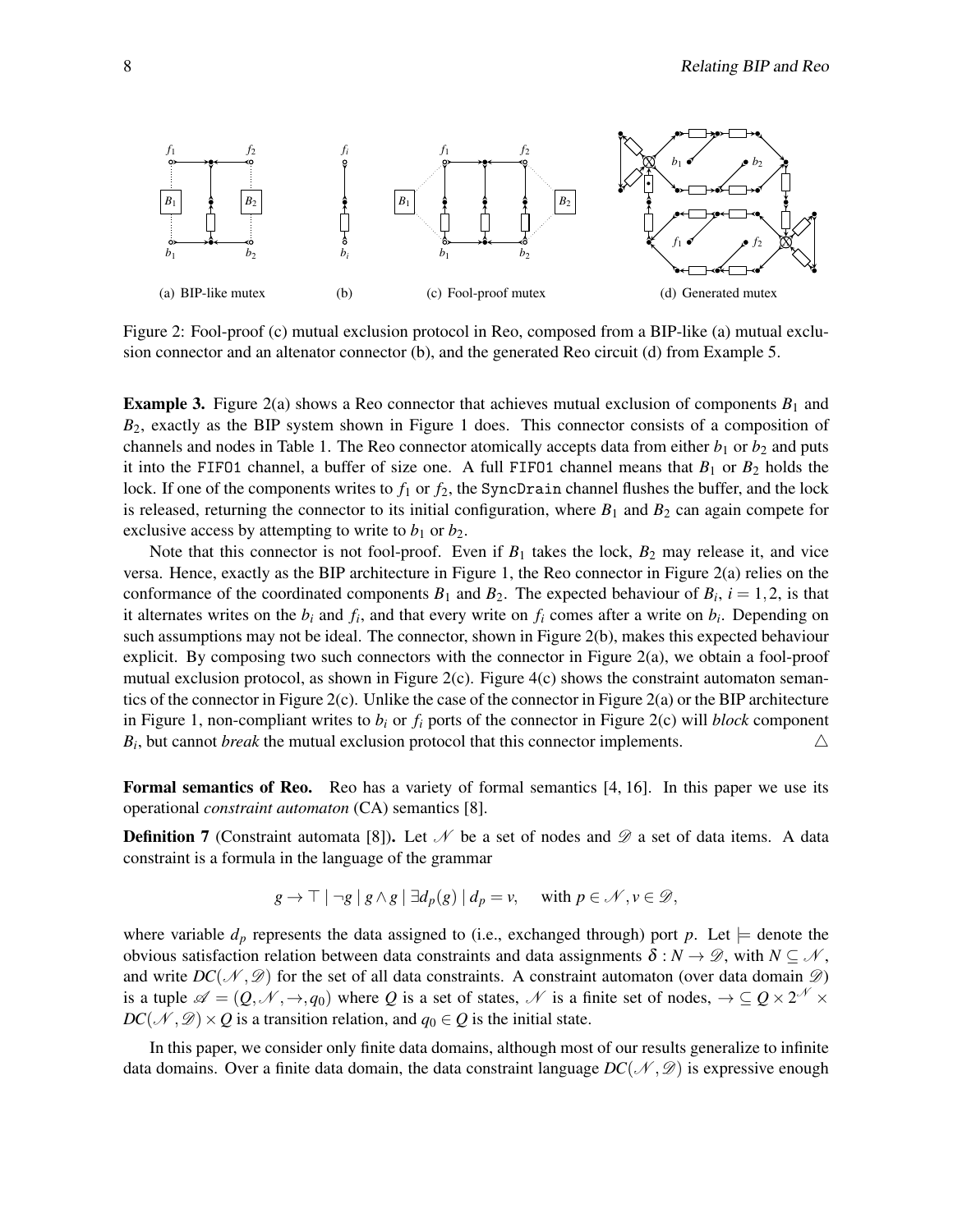

<span id="page-6-0"></span>Table 1: Some primitives in the Reo language with CA semantics over a singleton data domain  $\mathscr{D}$ .

to define any data assignment. For notational convenience, we relax, in this paper, the definition of data constraints and allow the use of set-membership and functions in the data constraints. However, we preserve the intention that a data constraint describes a set of data assignments.

Table [1](#page-6-0) shows the CA semantics for some typical Reo primitives. The CA semantics of every Reo connector can be derived as a composition of the constraint automata of its primitives, using the CA product operation in Definition [8.](#page-6-1) On the other hand, every constraint automaton (over a finite data domain) translates back into a Reo connector [\[7\]](#page-16-16). Because of this correspondence, we may consider Reo and CA as equivalent, and focus on constraint automata only.

If a constraint automaton  $\mathscr A$  has only one state,  $\mathscr A$  is called *stateless*. If the data domain  $\mathscr D$  of  $\mathscr A$ is a singleton,  $\mathscr A$  is called a *port automaton* [\[17\]](#page-16-17). In that case, we omit data constraints, because all satisfiable constraints reduce to  $\top$ .

<span id="page-6-1"></span>**Definition 8** (Product of CA [\[8\]](#page-16-15)). Let  $\mathcal{A}_i = (Q_i, \mathcal{N}_i, \rightarrow_i, q_{0,i})$  be a constraint automaton, for  $i = 1, 2$ . Then the product  $\mathcal{A}_1 \bowtie \mathcal{A}_2$  of these automata is the automaton  $(Q_1 \times Q_2, \mathcal{N}_1 \cup \mathcal{N}_2, \to, (q_{0,1}, q_{0,2}))$ , whose transition relation is the smallest relation obtained by the rule:  $(q_1, q_2) \xrightarrow{N_1 \cup N_2, g_1 \wedge g_2} (q'_1, q'_2)$  whenever

- 1.  $q_1 \xrightarrow{N_1, g_1} q'_1$ ,  $q_2 \xrightarrow{N_2, g_2} q'_2$ , and  $N_1 \cap N_2 = N_2 \cap N_1$ , or
- 2.  $q_i \xrightarrow{N_i, g_i} q'_i$ ,  $N_j = \emptyset$ ,  $g_j = \top$ ,  $q'_j = q_j$ , and  $N_i \cap \mathcal{N}_j = \emptyset$  with  $j \in \{1, 2\} \setminus \{i\}$ .

It is not hard to see that constraint automata product operator is associative and commutative modulo equivalence of state names and data constraints.

**Definition 9** (Hiding in CA [\[8\]](#page-16-15)). Let  $\mathscr{A} = (Q, \mathscr{N}, \rightarrow, q_0)$  be a constraint automaton, and  $P = \{p_1, \dots, p_n\}$ a set of nodes. Then hiding nodes *P* of  $\mathscr A$  yields an automaton  $\exists P(\mathscr A) = (Q,\mathscr N \setminus P,\rightarrow_{\exists},q_0)$ , where  $\rightarrow_{\exists}$ is given by  $\{(q, N \setminus P, \exists d_{p_1} \cdots \exists d_{p_n}(g), q') | (q, N, g, q') \in \rightarrow\}.$ 

The hiding operator affects only transition labels, and preserves the structure of the automaton. Hence the hiding operator offers a technique to alter the interface of a component or connector without modifying its behaviour. As hiding of non-shared nodes distributes over the product, hiding of non-shared nodes commutes with constraint automata product.

<span id="page-6-2"></span>Example 4 (Product and hide). Consider the Reo connectors in Figure [2.](#page-5-3) Using Definition [8,](#page-6-1) and the primitive constraint automata from Table [1,](#page-6-0) we find their CA semantics as shown in Figures [4\(a\),](#page-8-2) [4\(b\),](#page-8-3) and  $4(c)$ , respectively. If we compute the product of the automaton  $\mathcal{A}_0$  in Figure [4\(a\)](#page-8-2) with the automata  $\mathcal{A}_i$ ,  $i = 1, 2$ , in Figure [4\(b\),](#page-8-3) then we obtain an automaton  $\mathcal{A}$ , whose part reachable from the initial state  $(0,0,0)$  is shown in Figure [4\(c\).](#page-8-1)  $\triangle$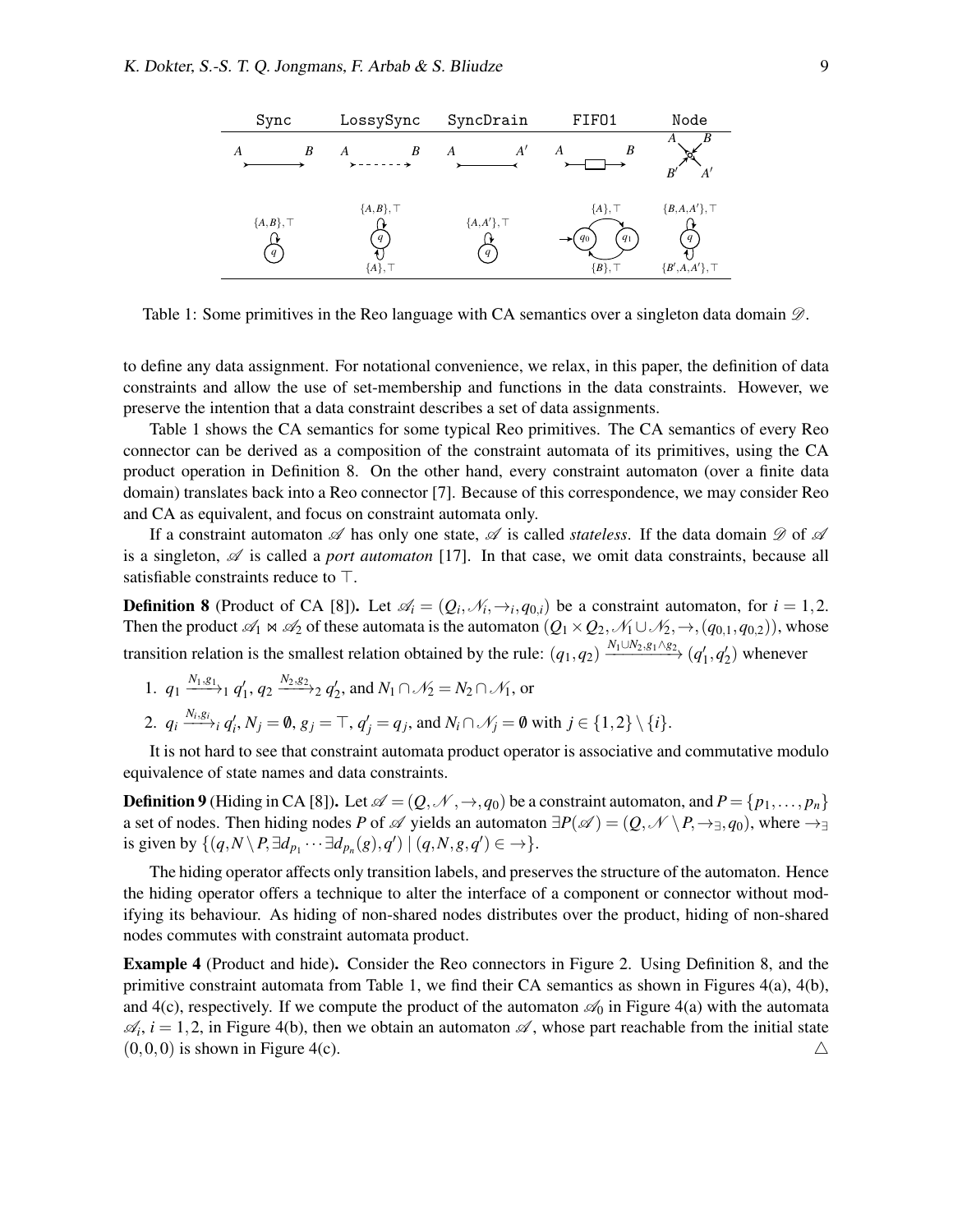<span id="page-7-1"></span>

<span id="page-7-2"></span>Figure 3: Translations and interpretations in data-agnostic and data-sensitive domain.

# <span id="page-7-0"></span>3 Port automata and BIP architectures

To study the relation between BIP and Reo with respect to synchronization, we start by defining a correspondence between them in the data-agnostic domain. This correspondence consists of a pair of mappings between the sets containing semantic models of BIP and Reo connectors. For the data independent semantic model of Reo connectors we choose port automata: a restriction of constraint automata over a singleton set as data domain. We model BIP connectors by BIP architectures introduced in [\[6\]](#page-16-12). In order to compare the behaviour of BIP and Reo connectors we interpret them as labeled transition systems. We define a mapping  $\text{reo}_1$  that transforms BIP architectures into port automata, and a mapping bip<sub>1</sub> that transforms port automata into BIP architectures. We then show that these mappings preserve (1) properties closed under bisimulation, and (2) composition structure modulo semantic equivalence.

#### <span id="page-7-3"></span>3.1 Interpretation of BIP and Reo

To compare the behaviour of BIP and Reo connectors, we interpret all connectors as labeled transitions systems with one initial state and an alphabet  $2^P$ , for a set of ports *P*. We write LTS for the class of all such labeled transition systems.

Figure [3\(a\)](#page-7-1) shows our translations and interpretations. The objects PA, Arch and LTS are, respectively, the classes of port automata, BIP architectures, and labeled transition systems. The mappings bip<sub>1</sub>, reo<sub>1</sub>,  $f_1$  and  $g_1$ , respectively, translate Reo to BIP, BIP to Reo, Reo to LTS, and BIP to LTS.

We first consider the semantics of connectors. Since BIP connectors differ internally from Reo connectors, we restrict our interpretation to their observable behaviour. This means that we hide the ports of the coordinating components in BIP architectures. For port automata this means that for our comparison, we implicitly assume that all names represent boundary nodes.

The interpretation of a port automaton in LTS is defined by

$$
f_1((Q, \mathcal{N}, \to, q_0)) = (Q, 2^{\mathcal{N}}, \to, q_0).
$$
\n<sup>(1)</sup>

Hence  $f_1$  acts essentially as an identity function, justifying our choice of interpretation. Next, we define the interpretation of BIP architectures using their operational semantics obtained by applying them on dummy components and hiding all internal ports. Let  $A = (\mathcal{C}, P, \gamma)$  be a BIP architecture with coordinating components  $\mathscr{C} = \{C_1, ..., C_n\}$ ,  $n \ge 0$ , and  $C_i = (Q_i, q_i^0, P_i, \rightarrow_i)$ . Recall that  $P_{\mathscr{C}} = \bigcup_i P_i$  is the set of internal ports in *A*. Define  $D = (\{q_D\}, q_D, P, \{(q_D, N, q_D) \mid \emptyset \neq N \subseteq P \setminus P_{\mathscr{C}}\})$  as a dummy component relative to the BIP architecture *A*. Using Definition [3,](#page-2-0) we compute the BIP architecture application  $A(\{D\}) = ((\prod_{i=1}^{n} Q_i) \times \{q_D\}, (q^0, q_D), P, \rightarrow_s)$  of *A* to its dummy component *D*. Then,

$$
\mathbf{g}_1(A) = \left(\prod_{i=1}^n Q_i \times \{q_D\}, 2^{P \setminus P_{\mathscr{C}}}, \left\{ \left((\mathbf{q}, q_D), N \setminus P_{\mathscr{C}}, (\mathbf{q}', q_D)\right) \mid (\mathbf{q}, q_D) \xrightarrow{N} \mathbf{g} (\mathbf{q}', q_D) \right\}, (\mathbf{q}^0, q_D) \right\} \tag{2}
$$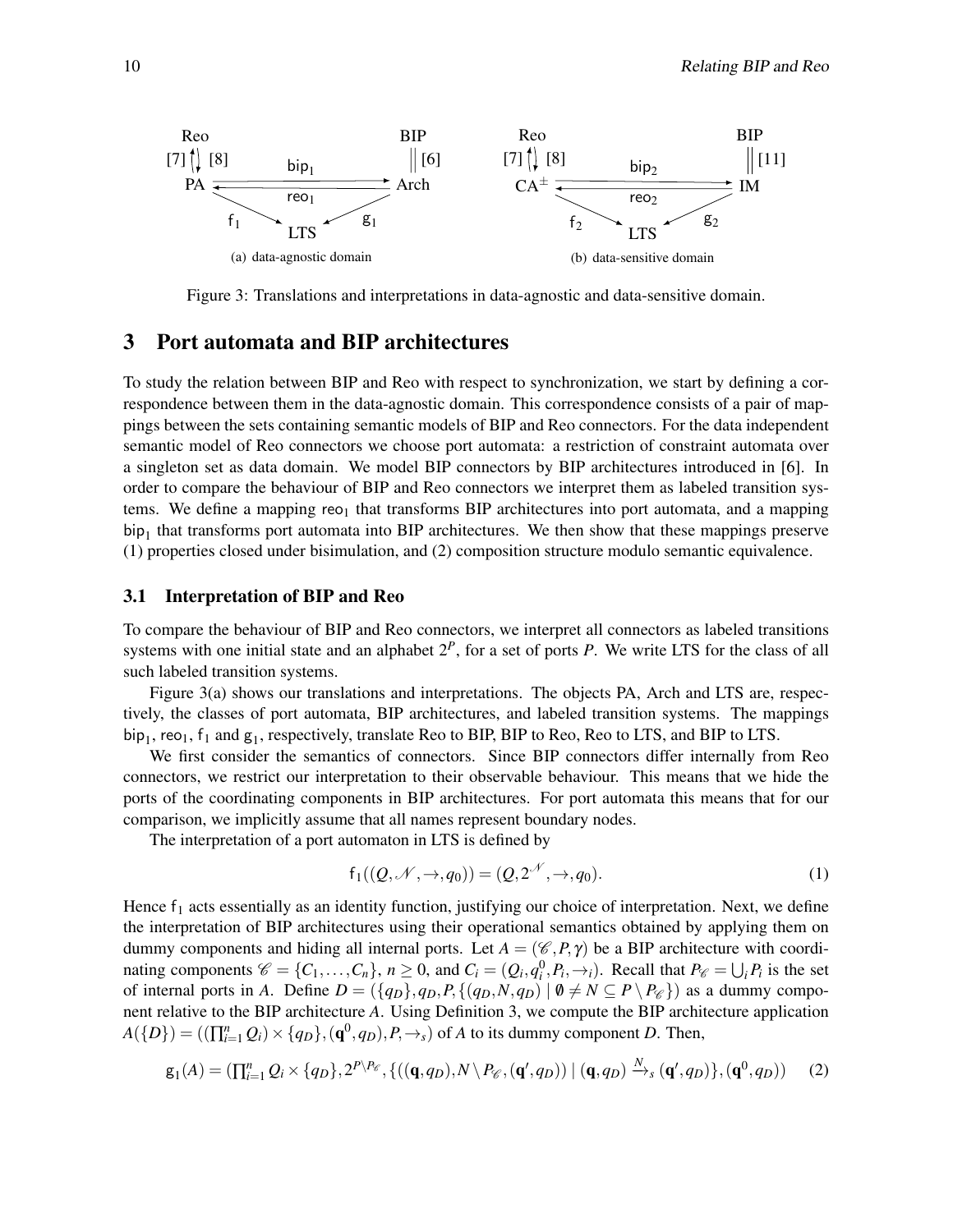<span id="page-8-2"></span>

<span id="page-8-6"></span><span id="page-8-5"></span><span id="page-8-3"></span><span id="page-8-1"></span>Figure 4: CA representations (*a*), (*b*), and (*c*) of Reo connectors Figures [2\(a\),](#page-5-0) [2\(b\),](#page-5-1) and [2\(c\),](#page-5-2) respectively; translation of the interaction model (*d*) and BIP architecture (*e*) of Figure [1.](#page-2-1)

In other words,  $g_1(A)$  equals  $A(\{D\})$  after hiding all internal ports  $P_{\mathscr{C}}$ . Note that we based our interpretation  $g_1$  on the operational semantics of BIP architectures, i.e., BIP architecture application. This justifies the definition of interpretation of architectures.

Because of hiding,  $g_1$  is not injective. Hence, our interpretation of BIP architectures induces a nontrivial equivalence given by equality of interpretations. In the sequel, we use a slightly stronger version of equivalence based on bisimulation [\[19\]](#page-16-18).

<span id="page-8-7"></span>**Definition 10** (Bisimulation [\[19\]](#page-16-18)). If  $L_i = (Q_i, 2^{P_i}, \rightarrow_i, q_i^0) \in \text{LTS}, i = 1, 2$ , then  $L_1$  and  $L_2$  are *bisimilar*  $(L_1 \cong L_2)$  iff  $P_1 = P_2$  and there exists  $R \subseteq Q_1 \times Q_2$  such that  $(q_1^0, q_2^0) \in R$ , and  $(q_1, q_2) \in R$  implies, for all  $N \in 2^{P_i}$ ,  $i, j \in \{1, 2\}$  with  $i \neq j$ , if  $q_i \stackrel{N}{\rightarrow}_i q'_i$ , then, for some  $q'_j, q_j \stackrel{N}{\rightarrow}_j q'_j$  and  $(q'_1, q'_2) \in R$ .

**Definition 11** (Semantic equivalence). Let  $\mathscr{A}, \mathscr{B} \in PA$  be port automata and  $A, B \in Arch$  be BIP architectures. Then,  $\mathscr A$  and  $\mathscr B$  are *semantically equivalent* ( $\mathscr A \sim \mathscr B$ ) iff  $f_1(\mathscr A) \cong f_1(\mathscr B)$ , and *A* and *B* are *semantically equivalent*  $(A \sim B)$  iff  $g_1(A) \cong g_1(B)$ .

With a common semantics for BIP and Reo, we can define the notion of preservation of properties expressible in this common semantics. Recall that a property of labeled transition systems corresponds to the subset of labeled transition systems satisfying that property.

**Definition 12.** Let  $P \subseteq \text{LTS}$  be a property. Then, bip<sub>1</sub> *preserves* P iff  $f_1(\mathscr{A}) \in P \Leftrightarrow g_1(\text{bip}_1(\mathscr{A})) \in P$  for all  $\mathscr{A} \in$  PA. Similarly, reo<sub>1</sub> preserves P iff  $g_1(A) \in P \Leftrightarrow f_1(\text{reo}_1(A)) \in P$  for all  $A \in$  Arch.

### <span id="page-8-8"></span>3.2 BIP to Reo

To translate BIP connectors to Reo connectors, we first determine what elements of BIP architectures correspond to Reo connectors. Our interpretations of port automata and BIP architectures show that dangling ports in BIP architectures correspond to boundary port names in port automata. Furthermore, the mutual exclusion of the interactions in an interaction model in a BIP architecture simulates mutually exclusive firing of transitions in port automata. The definition of a coordinating component in a BIP architecture is almost identical to that of a port automaton, yielding an obvious translation.

<span id="page-8-0"></span>Let  $A = (\mathscr{C}, P, \gamma)$  be a BIP architecture, with  $\mathscr{C} = \{C_1, \ldots, C_n\}$ . Each  $C_i$  corresponds trivially to a port automaton *C*<sub>*i*</sub>. Let  $\mathcal{A}_{\gamma} = (\{q\}, P, \rightarrow, q)$  be the stateless port automaton over *P* with transition relation  $\rightarrow$  defined by  $\{(q, N, q) | N \in \gamma\}$ . Then  $\mathcal{A}_{\gamma}$  can be seen as the port automata encoding of the interaction model γ. Recall that  $P_{\mathscr{C}} = \bigcup_{C \in \mathscr{C}} P_C$ . The corresponding port automaton of *A* is given by

<span id="page-8-4"></span>
$$
\operatorname{reo}_1(A) = \exists P_{\mathscr{C}}(\widetilde{C_1} \bowtie \cdots \widetilde{C_n} \bowtie \mathscr{A}_{\gamma}).
$$
\n(3)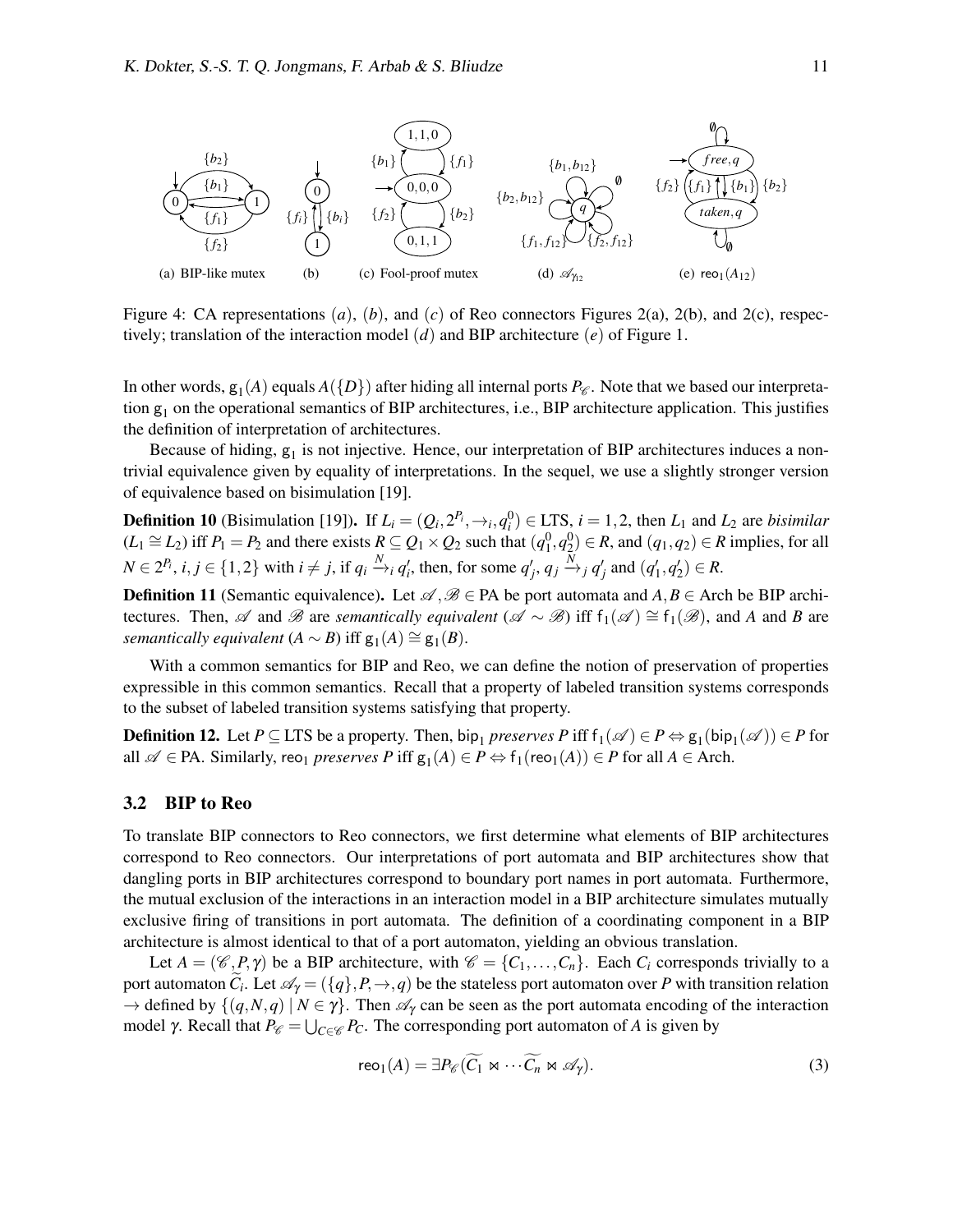**Example 5.** We translate the BIP architecture in Example [1](#page-3-1) using [\(3\)](#page-8-4). First, we transform  $\gamma_1$  into a port automaton  $\mathcal{A}_{\gamma_{12}}$ , shown in Figure [4\(d\).](#page-8-5) Then, we compute the product of  $\mathcal{A}_{\gamma_{12}}$  with the coordinating component  $C_{12}$  to obtain the port automaton corresponding to the BIP architecture  $A_{12}$ , shown in Figure  $4(e)$ . As mentioned in section Section [2.2,](#page-4-0) we can transform the port automaton in Figure  $4(e)$  into a Reo connector, using the method described in [\[7\]](#page-16-16). This mechanical translation yields the Reo connector in Figure [2\(d\).](#page-5-4) Here, the dot in the FIFO1 buffer indicates that its initial state is the full state. The crossed node represents an *exclusive router*, which atomically takes data from a coincident sink end, and provides it to a single coincident source end. Note that the port automaton semantics of the connector in Figure [2\(a\)](#page-5-0) (see Figure [4\(a\)\)](#page-8-2) is similar to the automaton in Figure [4\(e\),](#page-8-6) up to empty transitions.  $\triangle$ 

#### 3.3 Reo to BIP

In BIP, interaction is memoryless. This means that a stateful channel in Reo must translate to a coordinating component. In fact, we may encode the whole Reo connector as one such component.

Let  $\mathscr{A}_i$ ,  $i = 1, 2$ , be two port automata, and let  $p \in \mathscr{N}_1 \cap \mathscr{N}_2$  be a shared port of  $\mathscr{A}_1$  and  $\mathscr{A}_2$ . Suppose that we know how to translate  $\mathcal{A}_i$  into a BIP architecture  $A_i$ . If p is not a dangling port of  $A_1$ , then, by symmetry,  $p$  is not a dangling port of  $A_2$ . But now,  $A_1$  and  $A_2$  are not composable, because there components are not disconnected. Hence, since we want the translation to preserve composition, *p* should be a dangling port.

Let  $\mathscr{A} = (Q,\mathscr{N},\to,q_0)$  be a port automaton. We construct a corresponding BIP architecture. Duplicate all ports in N by defining  $N' = \{n' \mid n \in N\}$  for all  $N \subseteq N$ . We do not use a port *n'*, for  $n \in N$ , for composition. Their exact name is therefore not important, but merely their relation to its dangling brother *n*. Trivially,  $\overline{\mathscr{A}} = (Q, q_0, \mathscr{N}', \to_c)$ , with  $\to_c = \{(q, N', q') \mid (q, N, q') \in \to\}$ , is a BIP component (cf., Definition [1\)](#page-2-2). Essentially,  $\mathscr A$  and  $\overline{\mathscr A}$  are the same labeled transition system. Now we define:

$$
\text{bip}_1(\mathscr{A}) = (\{\overline{\mathscr{A}}\}, \mathscr{N} \cup \mathscr{N}', \{N \cup N' \mid N \subseteq \mathscr{N}\}).
$$
\n(4)

Thus, bip<sub>1</sub> uses the port automaton as the coordinating component of the generated BIP architecture.

**Example 6.** Let  $\mathscr A$  be the port automaton in Figure [4\(b\)](#page-8-3) over the name set  $\mathscr N = \{b_i, f_i\}$ . We determine bip<sub>1</sub>( $\mathscr A$ ). Obtain  $\mathscr A$  by adding adding a prime to each port in  $\mathscr A$ . The interaction model of bip<sub>1</sub>( $\mathscr A$ ) consist of  $\{N \cup N' \mid N \subseteq \mathcal{N}\} = \{\emptyset, \{b_i, b_i'\}, \{f_i, f_i'\}, \{b_i, b_i', f_i, f_i'\}\}\.$  Hence,  $\text{bip}_1(\mathscr{A})$  is given by th BIP architecture  $(\{\overline{\mathscr{A}}\}, \{b_i, f_i, b_i', f_i'\}, \{\emptyset, \{b_i, b_i'\}, \{f_i, f_i'\}, \{b_i, b_i', f_i, f_i'\}\}).$ 

#### 3.4 Preservation of properties

To confirm that translations reo<sub>1</sub> and bip<sub>1</sub> preserve properties, we first investigate whether Figure [3\(a\)](#page-7-1) commutes, i.e.,  $f_1(reo_1(A)) = g_1(A)$  and  $g_1(bip_1(\mathscr{A})) = f_1(\mathscr{A})$ , for  $A \in$  Arch and  $\mathscr{A} \in$  PA.

First, note that the equations  $f_1(reo_1(A)) = g_1(A)$  and  $g_1(bip_1(\mathscr{A})) = f_1(\mathscr{A})$  cannot hold, because their state spaces differ. For example,  $g_1$  alters the state space by adding the state of a dummy component, and reo<sub>1</sub> adds the state of the port automaton encoding of the interaction model. Therefore we view these equations modulo bisimulation of labeled transition systems from Definition [10.](#page-8-7)

Next, consider the equation  $f_1(reo_1(A)) \cong g_1(A)$ , for some BIP architecture  $A = (\{C_1, \ldots, C_n\}, P, \gamma)$ . Suppose that two distinct coordination components  $C_i$  and  $C_j$ ,  $1 \leq i < j \leq n$ , each contains an emptylabeled transition, i.e., there exist transistions  $(q_i, \emptyset, q'_i) \in \rightarrow_i$  and  $(q_j, \emptyset, q'_j) \in \rightarrow_j$ . When we translate *A* to a port automaton using reo<sub>1</sub>, the second rule in Definition [8](#page-6-1) yields a *single* transition in  $f_1$ (reo<sub>1</sub>(*A*)) from a global state where component  $C_i$  is in state  $q_i$  and  $C_j$  is in state  $q_j$ , to a global state where  $C_i$  is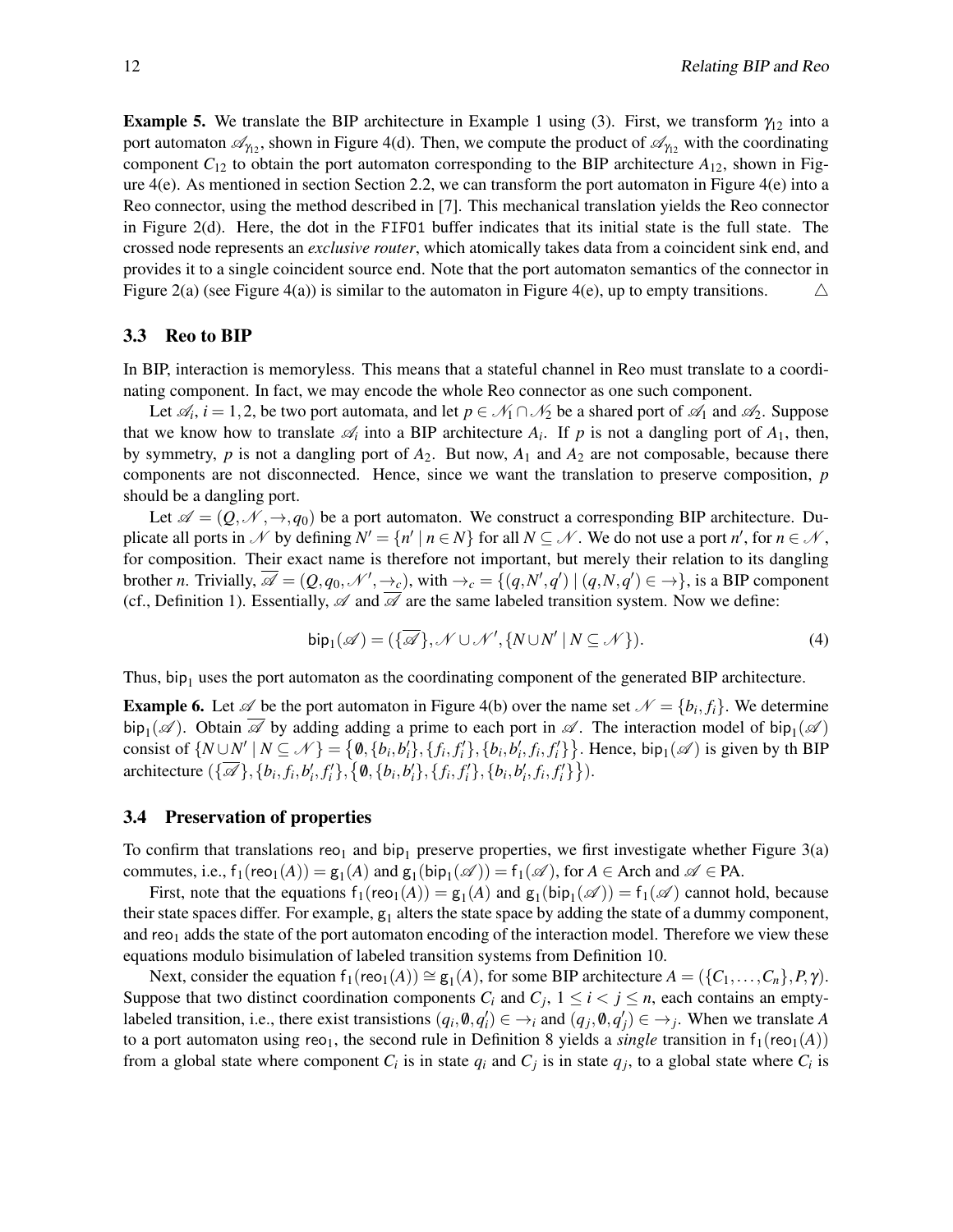in state  $q'_i$  and  $C_j$  is in state  $q'_j$ . However, BIP semantics does not allow independent progress of statechanging empty-labeled transitions, which means that this single transition exists only when  $q'_i = q_i$  and  $q'_{j} = q_{j}$ . Indeed, the first rule of Definition [3](#page-2-0) allows either  $C_{i}$  or  $C_{j}$  to change state, and the second rule implies  $q'_i = q_i$  and  $q'_j = q_j$  for  $N = \emptyset$ . Because of this, we need to exclude BIP architectures where two coordinating components can make a state-changing empty-labeled transition. Moreover, as we consider composition of BIP architectures in Section [3.5,](#page-10-0) we exclude BIP architectures containing a single coordinating component that can make a state-changing empty-labeled transition, and restrict Arch to Arch<sup> $\prime$ </sup> = {*A* ∈ Arch |  $\forall C_i \in \mathcal{C}$  :  $q_i \stackrel{\emptyset}{\rightarrow}_i q'_i \Rightarrow q'_i = q_i$ }. Finally, consider the equation  $g_1(bip_1(\mathcal{A})) \cong$  $f_1(\mathscr{A})$ , for some port automaton  $\mathscr{A}$ . Note that the interaction model of bip<sub>1</sub>( $\mathscr{A}$ ) contains the empty set. Hence, the second rule in Definition [3](#page-2-0) yields empty-labeled self-transitions in  $g_1(bip_1(\mathscr{A}))$ . Since  $f_1$  acts like the identity, we conclude that  $\mathscr A$  should have empty-labeled self-transitions, i.e.,  $q' = q$ implies  $(q, \emptyset, q') \in \to$ . On the other hand, suppose that  $(q, \emptyset, q') \in \to$ . Then the coordinating component of  $\text{bip}_1(\mathscr{A})$  should not contain a state-changing empty-labeled transition, hence  $q' = q$ . Therefore, we restrict PA to PA<sup> $\prime$ </sup> = { $\mathscr{A} \in$  PA |  $q \stackrel{\emptyset}{\rightarrow} q' \Leftrightarrow q' = q$  }.

<span id="page-10-3"></span>**Theorem 1.** For all  $\mathscr{A} \in PA'$  and  $A \in Arch'$  we have  $g_1(bip_1(\mathscr{A})) \cong f_1(\mathscr{A})$  and  $f_1(reo_1(A)) \cong g_1(A)$ .

*Proof.* Using Definition [3,](#page-2-0) Definition [8,](#page-6-1)  $A \in \text{Arch'}$ ,  $\mathscr{A} \in PA'$ , and the fact that  $(q_D, \emptyset, q_D) \notin \rightarrow_D$ , it follows that (1)  $\sim$  given by  $(q, q_D) \sim q$  for all  $q \in Q$  is a bisimulation between  $g_1(bip_1(\mathscr{A}))$  and  $f_1(\mathscr{A})$ , where *Q* is the state space of  $\mathscr A$ , and (2)  $\approx$  given by  $(q, q) \approx (q, q)$  for all  $q = (q_i)_{i \in I} \in \prod_{i \in I} Q_i$ , is a bisimulation, where  $Q_i$ ,  $i \in I$ , are the state spaces of the coordinating components of *A*. See [\[14\]](#page-16-19) for a detailed proof.  $\Box$ 

<span id="page-10-1"></span>**Corollary 1.** bip<sub>1</sub> and reo<sub>1</sub> preserve all properties closed under bisimulation, i.e., for all  $P \subseteq \text{LTS}$ ,  $\mathscr{A} \in \text{PA}'$  and  $A \in \text{Arch}'$  we have  $f_1(\mathscr{A}) \in P \Leftrightarrow g_1(\text{bip}_1(\mathscr{A})) \in P$  and  $g_1(A) \in P \Leftrightarrow f_1(\text{reo}_1(A)) \in P$ .

**Example 7.** Consider the following safety property  $\varphi$  satisfied by the Reo connector in Figure [2\(c\):](#page-5-2) "if  $b_1$  fires, then  $b_2$  fires only after  $f_1$  fires". Clearly, the automaton  $\mathscr{A}'$ , obtained from Figure [4\(c\)](#page-8-1) by adding empty self-transitions, satisfies this property as well. Using Corollary [1,](#page-10-1) we conclude that the BIP architecture  $\text{bin}_1(\mathscr{A}) = \text{bin}_1(\mathscr{A}')$  satisfies  $\varphi$ . More generally, Corollary [1](#page-10-1) allows model checking of BIP architectures with Reo model checkers.  $\triangle$ 

#### <span id="page-10-0"></span>3.5 Compatibility with composition

BIP architectures and port automata have their own notions of composition. This raises the question of whether our translations preserve composition structures. We show that, under specific conditions, our translations preserve composition modulo semantic equivalence. Recall the port automaton representation of the interaction model (Section [3.2\)](#page-8-8).

<span id="page-10-2"></span>**Lemma 1.** Let  $A_i = (\mathscr{C}_i, P_i, \gamma_i) \in$  Arch,  $i = 1, 2$ , with  $P_{\mathscr{C}_1} \cap P_{\mathscr{C}_2} = \emptyset$  and  $\emptyset \in \gamma_1 \cap \gamma_2$ . Then, we have that  $\mathscr{A}_{\gamma_{12}} \sim \mathscr{A}_{\gamma_1} \rtimes \mathscr{A}_{\gamma_2}$ , where  $\gamma_{12}$  be the interaction model of  $A_1 \oplus A_2$ .

*Proof.* Follows easily from Definition [8](#page-6-1) and Definition [4.](#page-3-0) See [\[14\]](#page-16-19) for a detailed proof.  $\Box$ 

Suppose that reo<sub>1</sub>( $A_1 \oplus A_2$ ) ~ reo<sub>1</sub>( $A_1$ )  $\bowtie$  reo<sub>1</sub>( $A_2$ ), for any two BIP architectures  $A_1, A_2 \in \text{Arch}'$ . Definition [8](#page-6-1) implies  $N_{\text{reo}_1(A_1 \oplus A_2)} = N_{\text{reo}_1(A_1) \bowtie \text{reo}_1(A_2)} = N_{\text{reo}_1(A_1)} \cup N_{\text{reo}_1(A_2)}$ . In other words, the name set of port automaton reo<sub>1</sub>( $A_1 \oplus A_2$ ) is the union of the name set of the port automata reo<sub>1</sub>( $A_i$ ),  $i = 1, 2$ . Hence,  $N_{\text{reo}_1(A_i)} \subseteq N_{\text{reo}_1(A_1 \oplus A_2)}$ , for  $i = 1, 2$ . This means that the dangling ports of reo<sub>1</sub>( $A_1 \oplus A_2$ ) contain all dangling ports of reo<sub>1</sub>(*A<sub>i</sub>*). Therefore, we need to assume that  $P_{\mathscr{C}_1} \cap P_2 = P_{\mathscr{C}_2} \cap P_1 = \emptyset$ .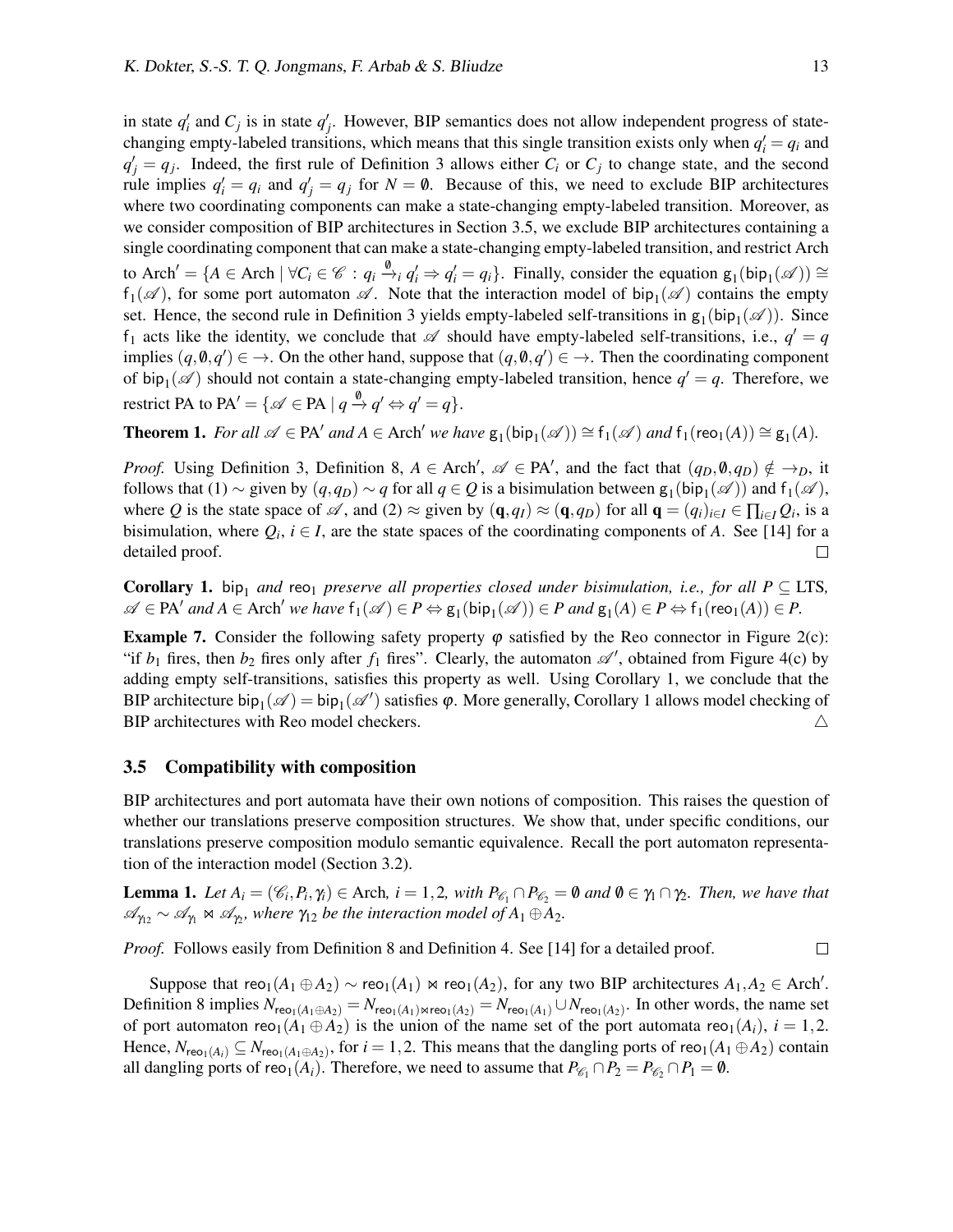Note that this is only a mild assumption. Indeed, if  $p \in P_{\mathscr{C}_1} \cap P_2$  is a dangling port of  $P_2$ , connected directly to a component in  $A_1$ . Then, we first add a (dangling) port *x* to  $A_1$  and synchronize *p* with  $p'$ by considering the BIP interaction model  $\gamma_1' = \{ N \cup \{x\} \mid p \in N \in \gamma_1 \} \cup \{ N \mid p \notin N \in \gamma \}.$  Finally, we rename  $p$  to  $x$  in  $A_2$ . The resulting architectures satisfy the assumption.

<span id="page-11-0"></span>**Theorem 2.** reo<sub>1</sub> $(A_1 \oplus A_2) \sim$  reo<sub>1</sub> $(A_1) \bowtie$  reo<sub>1</sub> $(A_2)$  *for all*  $A_i = (\mathscr{C}_i, P_i, \gamma_i) \in$  Arch', with  $P_{\mathscr{C}_1} \cap P_2 = P_{\mathscr{C}_2} \cap$  $P_1 = \emptyset$  *and*  $\emptyset \in \gamma_1 \cap \gamma_2$ *.* 

*Proof.* Let  $\mathscr{C}_1 \cup \mathscr{C}_2 = \{C_1, \ldots, C_n, \ldots, C_m\}$ , with  $C_i \in \mathscr{C}_1$  iff  $i \leq n$ . By definition, we have reo<sub>1</sub>( $A_1 \oplus$  $A_2$ ) =  $\exists P_{\mathscr{C}_1 \cup \mathscr{C}_2}(\widetilde{C_1} \Join \cdots \widetilde{C_n} \Join \widetilde{C_{n+1}} \Join \cdots \widetilde{C_m} \Join \mathscr{A}_{n_2})$ . Next, we use the bisimulation of port automata (i.e., constraint automata with data contraint  $\top$ ) as defined in [\[8\]](#page-16-15). Composition ( $\Join$ ) of port automata is commutative and associative up to bisimulation [\[8\]](#page-16-15). Using Lemma [1,](#page-10-2) it follows that reo<sub>1</sub>( $A_1 \oplus A_2$ ) ≅  $\exists P_{\mathscr{C}_1} \exists P_{\mathscr{C}_2}(\widetilde{C_1} \Join \cdots \widetilde{C_n} \Join \mathscr{A}_{\gamma_1} \Join \widetilde{C_{n+1}} \Join \cdots \widetilde{C_m} \Join \mathscr{A}_{\gamma_2})$ . Indeed, since  $f_1$  is like the identity, it follows that semantic equivalence  $\sim$  coincides with bisimulation  $\simeq$  of port automata as defined in [\[8\]](#page-16-15). Now, we use our assumption that  $P_{\mathscr{C}_1} \cap P_2 = P_{\mathscr{C}_2} \cap P_1 = \emptyset$ , and the fact that  $C_1, \ldots, C_n$ , and  $\mathscr{A}_{\gamma_1}$  do not use ports from  $P_{\mathscr{C}_2}$ . Then, reo<sub>1</sub> $(A_1 \oplus A_2) \cong \exists P_{\mathscr{C}_1}(\widetilde{C_1} \bowtie \cdots \widetilde{C_n} \bowtie \mathscr{A}_{\gamma_1}) \bowtie \exists P_{\mathscr{C}_2}(\widetilde{C_{n+1}} \bowtie \cdots \widetilde{C_m} \bowtie \mathscr{A}_{\gamma_2})$ . We conclude that  $r\text{eo}_1(A_1 \oplus A_2)$  ≃ reo<sub>1</sub>(*A*<sub>1</sub>)  $\bowtie$  reo<sub>1</sub>(*A*<sub>2</sub>). Since,  $f_1$  is like the identity, it is not hard to see that  $f_1$  takes bisimilar port automata to bisimilar labeled transition systems. Therefore,  $\text{reo}_1$  is a homomorphism up to semantic equivalence, i.e., reo<sub>1</sub>( $A_1 \oplus A_2$ ) ∼ reo<sub>1</sub>( $A_1$ )  $\bowtie$  reo<sub>1</sub>( $A_2$ ).  $\Box$ 

<span id="page-11-1"></span>**Theorem 3.** bip<sub>1</sub>( $\mathscr{A}_1 \bowtie \mathscr{A}_2$ )  $\sim$  bip<sub>1</sub>( $\mathscr{A}_1$ )  $\oplus$  bip<sub>1</sub>( $\mathscr{A}_2$ ) *for all*  $\mathscr{A}_i \in PA'$ .

*Proof.* Note that, since f<sub>1</sub> is like the identity, semantic equivalence  $\sim$  coincides with bisimulation  $\simeq$  of port automata [\[8\]](#page-16-15). As  $\simeq$  is a congruence with respect to the composition  $\bowtie$  of port automata, we conclude that  $\sim$  is a congruence too (i.e.,  $f_1(\mathscr{A}_i) \cong f_1(\mathscr{A}'_i)$ , for  $i = 1, 2$ , implies  $f_1(\mathscr{A}_1 \Join \mathscr{A}_2) \cong f_1(\mathscr{A}'_1 \Join \mathscr{A}'_2)$ ).

Let  $\mathscr{A}_i \in PA'$ ,  $i = 1, 2$ , be two port automata. From Theorem [2,](#page-11-0) we conclude that  $f_1(r\epsilon o_1(A_1 \oplus$  $(A_2)$ )  $\cong f_1$ (reo<sub>1</sub>(*A*<sub>1</sub>)  $\Join$  reo<sub>1</sub>(*A*<sub>2</sub>)), for any  $A_1, A_2 \in \text{Arch}'$ . Substitute  $A_i = \text{bip}_1(\mathscr{A}_i)$ , for  $i = 1, 2$ . Then,  $f_1(\text{reo}_1(\text{bip}_1(\mathscr{A}_1) \oplus \text{bip}_1(\mathscr{A}_2))) \cong f_1(\text{reo}_1(\text{bip}_1(\mathscr{A}_1)) \Join \text{reo}_1(\text{bip}_1(\mathscr{A}_2))).$  Thus,  $f_1(\text{reo}_1(\text{bip}_1(\mathscr{A}_i))) \cong$  $g_1(bip_1(\mathscr{A}_i)) \cong f_1(\mathscr{A}_i)$ , for  $i = 1, 2$ , by Theorem [1.](#page-10-3) Hence, using that  $\sim$  is a congruence, we obtain  $g_1(bip_1(\mathscr{A}_1) \oplus bip_1(\mathscr{A}_2)) \cong f_1(\mathscr{A}_1 \bowtie \mathscr{A}_2)$ . Therefore,  $g_1(bip_1(\mathscr{A}_1) \oplus bip_1(\mathscr{A}_2)) \cong g_1(bip_1(\mathscr{A}_1 \bowtie$  $\mathscr{A}_2)$ ).  $\Box$ 

**Example 8.** For any two ports *x* and *y*, let  $\mathscr{A}_{\{x,y\}}$  be the port automaton of a synchronous channel (cf., Ta-ble [1\)](#page-6-0), and let  $C_{\{x,y\}}$  be its corresponding BIP component. Suppose we need to translate  $\mathscr{A}_{\{a,b\}} \bowtie \mathscr{A}_{\{b,c\}}$ to a BIP architecture. Then we first compute  $\text{bip}_1(\mathscr{A}_{\{a,b\}}) = (\{C_{\{a',b'\}}\}, \{a,a',b,b'\}, \gamma_{\{a,b\}}),$  with  $\gamma_{\{a,b\}} =$  $\{0, \{a,a'\}, \{b,b'\}, \{a,a',b,b'\}\}\$ . Next, we compute  $\text{bip}_1(\mathscr{A}_{\{b,c\}}) = (\{C_{\{b'',c''\}}\}, \{b,b'',c,c''\}, \gamma_{\{b,c\}})\$ , with  $\gamma_{\{b,c\}} = \{\emptyset, \{b,b''\}, \{c,c''\}, \{b,b'',c,c''\}\}.$  Note that we need to use a double prime now, because otherwise *b*' would be a shared port of  $C_{\{a',b'\}}$  and  $C_{\{b'',c''\}}$ . Using Theorem [3,](#page-11-1) we find that bip<sub>1</sub>( $\mathscr{A}_{\{a,b\}}$   $\bowtie$  $\mathscr{A}_{\{b,c\}} = \mathsf{bip}_1(\mathscr{A}_{\{a,b\}}) \oplus \mathsf{bip}_1(\mathscr{A}_{\{b,c\}}) = (\{C_{\{a',b'\}}, C_{\{b'',c''\}}\}, \{a,a',b,b',b'',c,c''\}, \gamma_{\{a,b,c\}}),$  where  $\gamma_{\{a,b,c\}}$ is the composition of  $\gamma_{\{a,b\}}$  and  $\gamma_{\{b,c\}}$ .

**Example 9.** Consider the port automaton  $\mathcal{A}'$ , obtained from Figure [4\(c\)](#page-8-1) by adding empty self-transitions. If we translate  $\mathscr{A}'$  to BIP, we obtain a BIP architecture  $B_1 = \text{bip}_1(\mathscr{A}')$ , which has only a single coordi-nating component. From Example [4](#page-6-2) we conclude  $\mathscr{A}' \cong \mathscr{A}'_0 \bowtie \mathscr{A}'_1 \bowtie \mathscr{A}'_2$ , where  $\mathscr{A}_0$  is the port automaton in Figure [4\(a\),](#page-8-2)  $\mathcal{A}_i$ ,  $i = 1, 2$ , is the port automaton in Figure [4\(b\),](#page-8-3) and  $\mathcal{A}'_i$  is obtained from  $\mathcal{A}_i$  by adding empty self-transitions. Now consider  $B_3 = \text{bip}_1(\mathscr{A}_0') \oplus \text{bip}_1(\mathscr{A}_1') \oplus \text{bip}_1(\mathscr{A}_2')$ . Using Definition [4,](#page-3-0) we see that  $B_3$  has three coordinating components. Nevertheless, Theorem [3](#page-11-1) shows that  $B_3$  is semantically equivalent to *B*. Therefore, Theorem [3](#page-11-1) allows to compute translations compositionally.  $\triangle$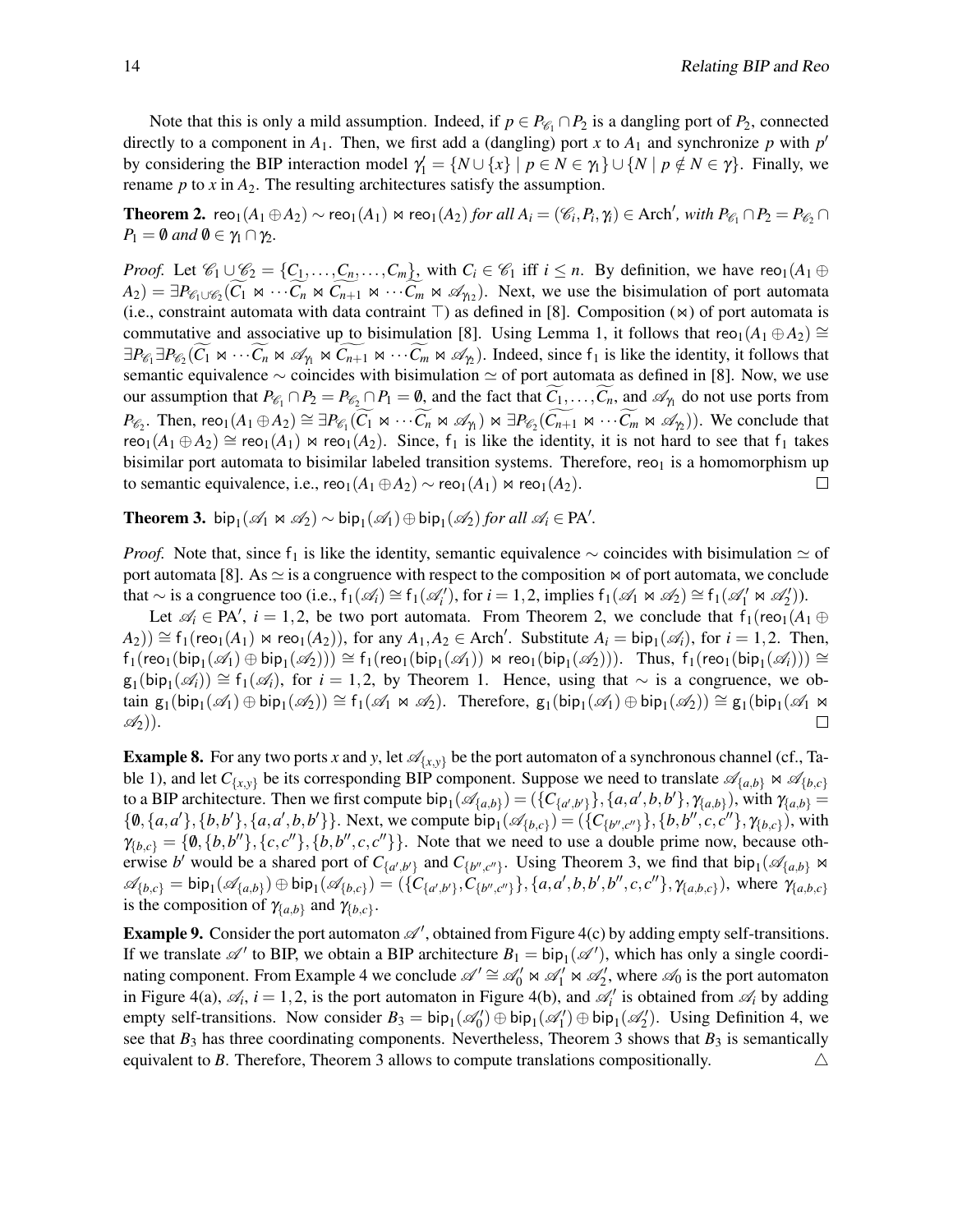### <span id="page-12-0"></span>4 Stateless CA's and interaction models

In Section [3](#page-7-0) we established a correspondence between port automata and BIP architectures. Here, we offer translations between data-aware connector models in BIP and Reo.

First we determine the semantic model of the connectors. For BIP connectors we use BIP interaction models, i.e., sets of interaction expressions  $\alpha$ , with a single top port that is not a bottom port, and whose guard and up functions are independent of local variables (Definition [5\)](#page-3-2). We assume that every top port occurs only in one interaction expression per BIP interaction model. We denote the class of BIP interaction models by IM. For the semantics of Reo connectors we take a pair consisting of a constraint automaton together with a partition of its node set into source nodes  $\mathcal{N}_{src}$ , mixed nodes  $\mathcal{N}_{mix}$ , and sink nodes  $\mathcal{N}_{snk}$ . We call such pairs *constraint automata with polarity*. Due to the absence of coordinating components in the data sensitive model for BIP, we restrict ourselves here to stateless constraint au-tomata, since BIP interaction expressions are stateless [\[6,](#page-16-12) [11\]](#page-16-4). We write  $CA^{\pm}$  for the class of all stateless constraint automata with polarity, with  $\mathcal{N}_{src} = P^* = \{p^* \mid p \in P\}$  and  $\mathcal{N}_{snk} = P_* = \{p_* \mid p \in P\}$  for some set of ports *P*. This assumption is necessary to enable simulation of bidirectional ports in BIP. The reason we explicitly distinguish node types in this semantics is to give direction to dataflow, similar to BIP connectors. Usually such node type distinctions are implicit, but for preciseness we encode them as a partition within the semantics of Reo connectors.

As in Section [3,](#page-7-0) we interpret all connectors as labeled transition systems. Then we define translations between Reo connectors  $(CA^{\pm})$  and BIP connectors (IM), and show that they preserve properties.

#### <span id="page-12-1"></span>4.1 Interpretation of BIP and Reo

An important difference between BIP and Reo involves how they handle data. BIP uses bidirectional ports, while Reo treats input and output ports separately. Since the common semantics should support both approaches, we duplicate every bidirectional port of BIP to obtain two unidirectional ports, compatible with Reo. The sense of every reference to a bidirectional port in a BIP interaction expression maps that bidirectional port to its intended corresponding unidirectional port.

Let LTS be the class of all labeled transition systems over an alphabet  $(D+1)^{2P}$ , where *D* is a set of data items; 1 = {0} contains *void* or *null*, modeling the absence of data; and 2*P* is the *duplicated (unidirectional) port set* of a set of (bidirectional) ports *P*, that is,  $2P = \{p^*, p_* \mid p \in P\}$ . If data appears at  $p^*$  (i.e.,  $\delta(p^*) \neq 0$  for  $\delta \in (D+1)^{2p}$ ), then we interpret this as input to the connector. If data appears at *p*∗, then we interpret this at output from the connector.

Consider Figure [3\(b\).](#page-7-2) Classes  $CA^{\pm}$  and IM consist of constraint automata with polarity and interaction models. Morphisms bip<sub>2</sub> and reo<sub>2</sub> are translations of those classes and  $f_2$  and  $g_2$  are interpretations in a common LTS semantics. We do not intend to redefine the semantics of constraint automata with polarity and of interaction models in this section. Hence, we interpret them using their definitions from [\[8,](#page-16-15)[11\]](#page-16-4).

We begin by defining the interpretation of stateless constraint automata with polarity. Given a stateless constraint automaton with polarity  $\mathscr A$ , we first determine the smallest set of bidirectional ports  $P$ such that  $\mathcal{N}_{src}^{used} \subseteq P^*$  and  $\mathcal{N}_{snk}^{used} \subseteq P_*$ , where  $\mathcal{N}_{src}^{used}$  and  $\mathcal{N}_{snk}^{used}$  are all source and sink nodes that occur on a transition of  $\mathscr A$ . Then, we take 2P as the port names of  $f_2(\mathscr A)$ . Finally, we obtain the transitions of  $f_2(\mathscr{A})$  by replacing every transition labeled with *N*,*g* in  $\mathscr{A}$  with a set of transitions labeled with  $\delta \in \Delta(N,g)$ , where  $\Delta(N,g)$  contains all data assignments  $\delta : 2P \to \mathcal{D} + 1$  that satisfy the data constraint *N*,*g*. We formalize this as follows. Let  $\mathscr{A} = (\{q\},\mathscr{N}_{src},\mathscr{N}_{mix},\mathscr{N}_{snk},\rightarrow,q)$  be a stateless constraint automaton with polarity over a data domain  $\mathscr{D}$ . Define  $\mathscr{N}^{used}_{src} = \bigcup \{ N \cap \mathscr{N}_{src} \mid q \stackrel{N,g}{\longrightarrow} q \}$ , and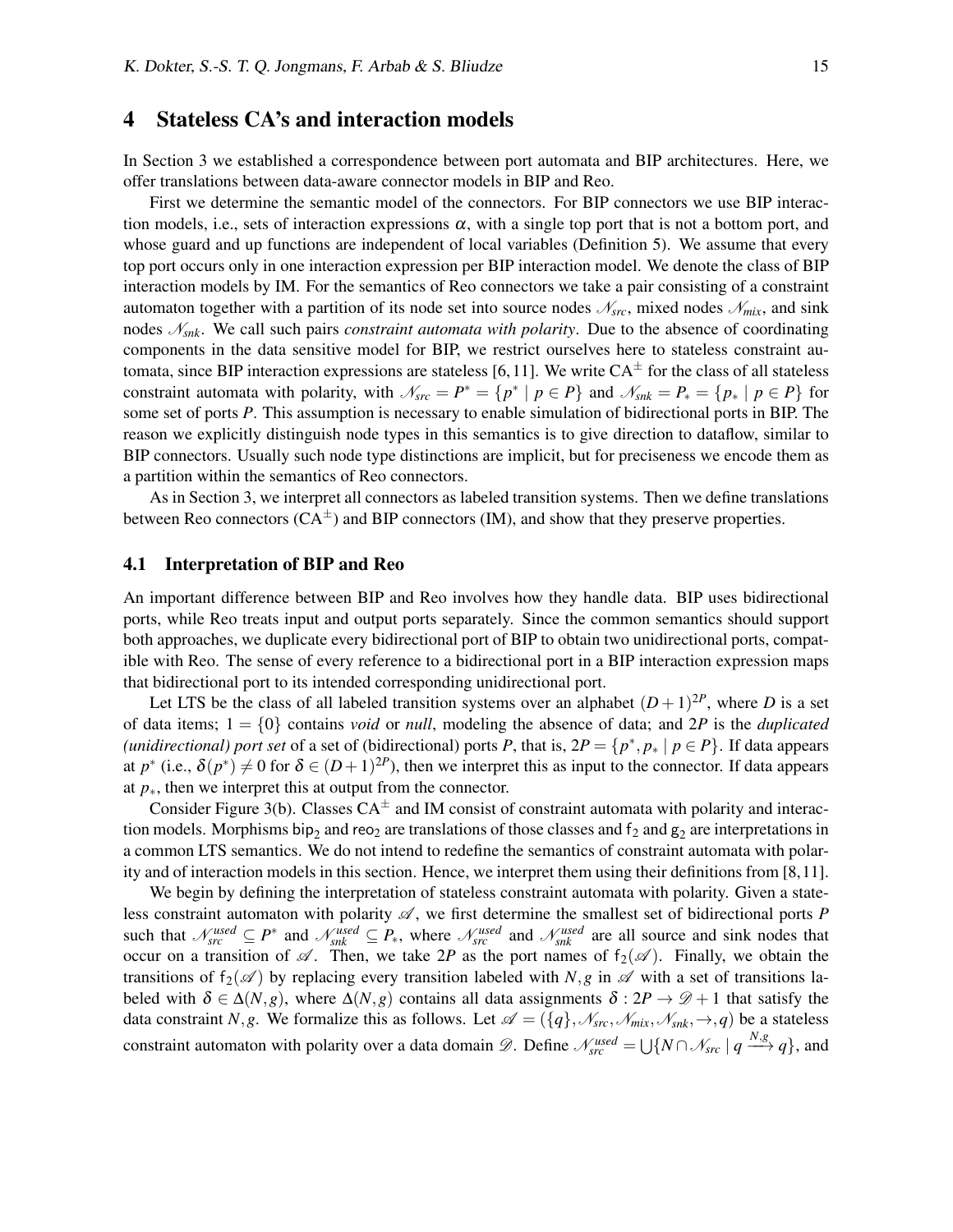$$
\mathcal{N}_{snk}^{used} = \bigcup \{ N \cap \mathcal{N}_{snk} \mid q \xrightarrow{N,g} q \}. \text{ Let } P \text{ be the smallest set, with } \mathcal{N}_{src}^{used} \subseteq P^* \text{ and } \mathcal{N}_{snk}^{used} \subseteq P_*. \text{ Define}
$$

$$
f_2(\mathscr{A}) = (\{q\}, (\mathscr{D} + 1)^{2P}, \{(q, \delta, q) \mid q \xrightarrow{N,g} q, \delta \in \Delta(N, g)\}),
$$
\n<sup>(5)</sup>

where  $\Delta(N,g) = \{\delta : 2P \to \mathcal{D} + 1 \mid \delta(2P \setminus N) = \{0\}, \delta \models g\}$ . Note that ports in  $\mathcal{N}_{src} \setminus \mathcal{N}_{src}^{used}$  and  $\mathcal{N}_{snk} \setminus \mathcal{N}_{snk}^{used}$  are important only for composition, which we do not consider in this paper.

Next, we interpret interaction models  $\Gamma$  by a single-state labeled transition system with labels describing all possible dataflows allowed by the guard, and up and down functions of some interaction expression in Γ. Before we provide a formal definition, we first introduce some notation. For every BIP interaction expression  $\alpha$ , we write  $P_\alpha$  for its bottom ports,  $g_\alpha$  for its guard,  $u p_w^\alpha$  and  $u p_L^\alpha$  for the restriction of the up function to its top port and its local variables, respectively, and  $dn_{bot}^{\alpha}$  for the restriction of the down function to its bottom ports. For every BIP interaction model  $\Gamma$ , we write  $P_{\Gamma} = \bigcup_{\alpha \in \Gamma} P_{\alpha}$ , and  $D_{\Gamma} = \bigcup_{p \in P_{\Gamma}} D_p$ , where  $D_p$  is the data type of port *p*. For every data assignment  $\delta : 2P_{\Gamma} \to D_{\Gamma} + 1$  we define  $\delta_{\mu p}(p) = \delta(p^*)$  and  $\delta_{dn}(p) = \delta(p_*)$ , for all  $p \in P_\alpha$ . Then, we define

<span id="page-13-0"></span>
$$
\mathsf{g}_2(\Gamma) = (\{q\}, (D_\Gamma + 1)^{2P_\Gamma}, \{(q, \delta, q) \mid \alpha \in \Gamma, \delta \in \Delta(\alpha) \subseteq (D_\Gamma + 1)^{2P_\Gamma}\}),\tag{6}
$$

where  $\Delta(\alpha) = \{\delta \mid \delta(2P_{\Gamma} \setminus 2P_{\alpha}) = \{0\}, g_{\alpha}(\delta_{up}) = \mathtt{tt}, \delta_{dn} = dn_{bot}^{\alpha}(u p_{w}^{\alpha}(\delta_{up}), u p_{L}^{\alpha}(\delta_{up}))\}.$  Note that we use the value of  $up_{w}^{\alpha}(\delta_{up})$  as a local variable, since we consider only non-hierarchical interaction models.

In [\[11\]](#page-16-4), Bliudze et al. encode BIP interaction models in *Top/Bottom components*, i.e., an automaton over interaction expressions together with local variables. Furthermore, they define a semantics for T/B components, which indirectly defines an interpretation of interaction models. Equation [\(6\)](#page-13-0) imitates this interpretation without using Top/Bottom components explicitly.

Now that we defined the interpretation of our objects in LTS, we explore how these translations preserve properties that are expressible in LTS, as we did for their counterparts in Section [3.1.](#page-7-3)

#### <span id="page-13-1"></span>4.2 Reo to BIP

Since BIP interaction models are stateless, we cannot translate an arbitrary constraint automaton (i.e., Reo connector) into BIP. Interaction models in BIP preclude keeping track of the state of a Reo connector. Hence, the translation of the interaction model of a BIP architecture into a port automaton in Section [3.2](#page-8-8) inspires us for our translation  $bip_2$ .

Let  $\mathscr A$  be a stateless constraint automaton over a data domain  $\mathscr D$ . Since we care only about external behaviour, we first hide all mixed nodes. Then, we transform every transition in  $\mathscr A$  with label N, g into a simple BIP connector with *N* as its bottom ports, together with a guard, an up and a down function that mimic the data constraint *g*. We define the corresponding set  $\text{bip}_2(\mathscr{A})$  of simple BIP connectors by the set of all transformed transitions from  $\mathscr A$ .

We first define the transformation of transitions into interaction expressions. For every label *N*,*g* in automaton  $\mathscr A$ , we define the simple BIP connector

$$
\alpha(N,g)=(\{w_{N,g}\}\leftarrow P_N).[g_{src}(X_{src}):Y_{snk}:=\mathrm{solve}(g,X_{src})//X_{snk}:=Y_{snk}],
$$

where  $P_N$  is the smallest set satisfying  $N \cap \mathcal{N}_{bnd} \subseteq 2P_N$ ,  $g_{src}$  is any quantifier free formula equivalent to  $\exists N \setminus \mathcal{N}_{src} : g$ , the variables  $Y_{snk} = \{y_p | p \in N \cap \mathcal{N}_{snk}\}\$  are some fresh local variables, and  $X_{src} = \{x_p | s_p\}$  $p \in N \cap \mathcal{N}_{src}$  and  $X_{snk} = \{x_p | p \in N \cap \mathcal{N}_{snk}\}$  model the input and output values assigned to the bottom ports, and solve $(g, X_{src})$  returns a vector  $Y_{snk}$  satisfying  $\exists X_{mix} : g(X_{src}, X_{mix}, Y_{snk})$ . All variables have data type  $\mathscr{D}$  (the data domain of  $\mathscr{A}$ ), i.e.,  $x_p : \mathscr{D}$  for all  $p \in \mathscr{N}$ . Note that the solve function in  $\alpha(N, g)$  is not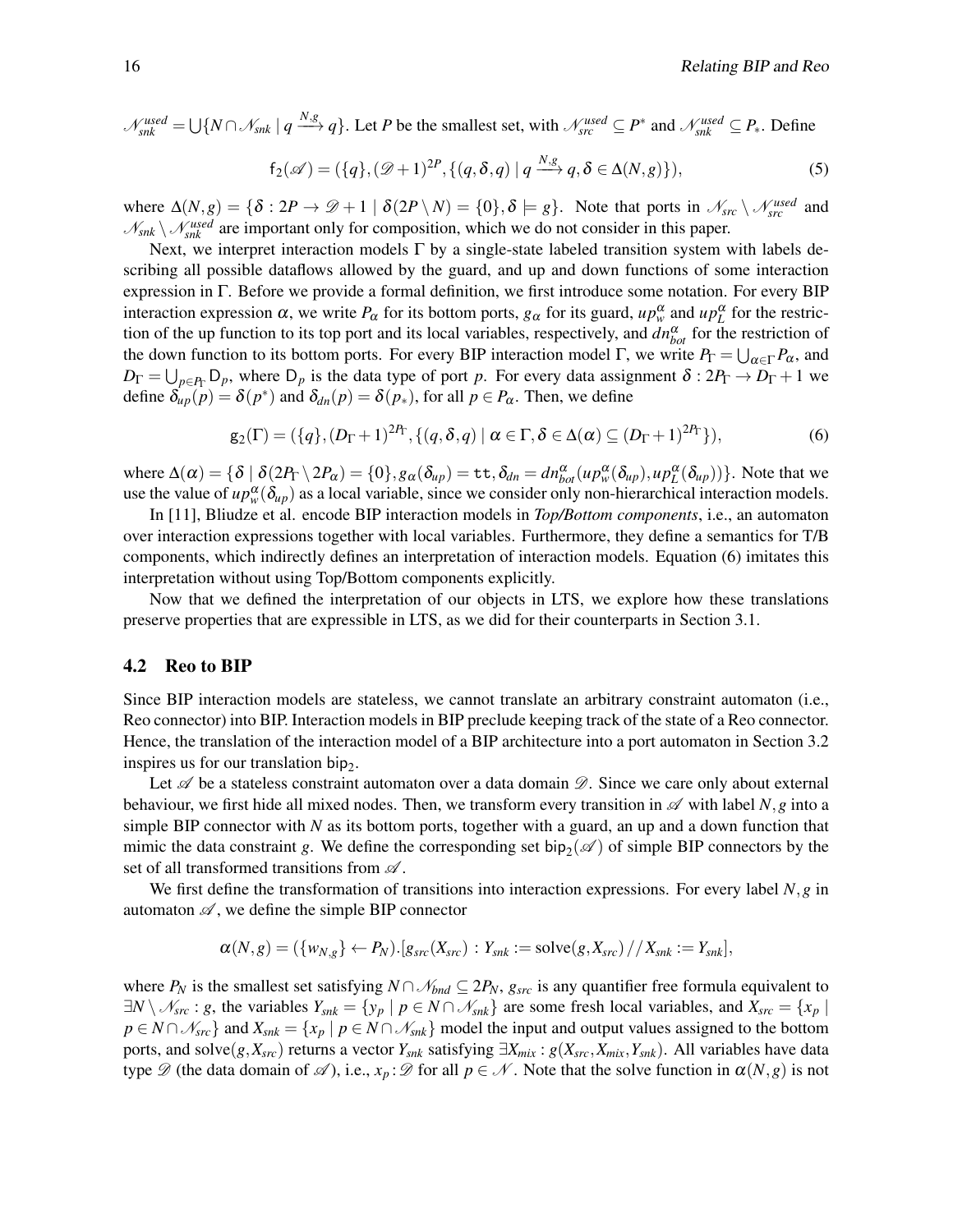deterministic. However, comparing the solve function to the random function in Figure 4 in [\[11\]](#page-16-4), we see that this generality is justified. Now, we define  $bip_2$  as follows:

$$
\text{bip}_2(\mathscr{A}) = \{ \alpha(N, g) \mid (q, N, g, q) \in \to \},\tag{7}
$$

#### 4.3 BIP to Reo

The correspondence between BIP interaction expressions and automata transitions from Section [4.2,](#page-13-1) provides the main idea for the translation of interaction models into stateless constraint automata. If  $\Gamma$  is a set of simple BIP connectors, we assign to every  $\alpha \in \Gamma$  a transition  $\tau_{\alpha}$  labeled with  $N(\alpha)$ ,  $g(\alpha)$ , and subsequently construct the stateless constraint automaton consisting of all such  $\tau_{\alpha}$  transitions.

Let  $\alpha$  be a simple BIP interaction expression. Recall our relaxation on the data constraint language in Section [2,](#page-1-0) and our notations regarding  $\alpha$  in Section [4.1.](#page-12-1) Then, define  $N(\alpha) \subseteq 2P_\alpha = \{p_*, p^* \mid p \in P_\alpha\}$ where  $p^* \in N(\alpha)$  iff  $\alpha$  assignes data to  $p$  in the upward data transfer, and  $p_* \in N(\alpha)$  iff  $\alpha$  assigns data to *p* in the downward data transfer. Furthermore, let  $D_* = (d_{p_*})_{p \in P}$ ,  $D^* = (d_{p^*})_{p \in P}$ , and define

$$
g(\alpha) = \bigwedge_{p \in P} d_{p^*}, d_{p_*} \in D_p \wedge g_{\alpha}(D^*) \wedge D_* = dn_{bot}^{\alpha}(up_w^{\alpha}(D^*), up_L^{\alpha}(D^*)),
$$

Note that  $g(\alpha)$  is independent of the top port *w*, as we consider only non-hierarchical connectors.

Let  $\Gamma$  be a set of simple BIP connectors. Recall that  $P_{\Gamma} = \bigcup_{\alpha} P_{\alpha}$  and  $D_{\Gamma} = \bigcup_{p \in P_{\Gamma}} D_p$ . Then, define the constraint automaton reo<sub>2</sub>(Γ) over  $D_{\Gamma}$  by

<span id="page-14-0"></span>
$$
reo_2(\Gamma) = (\{q\}, (P_{\Gamma})^*, \emptyset, (P_{\Gamma})_*, \{(q, N(\alpha), g(\alpha), q) \mid \alpha \in \Gamma\}, q).
$$
\n(8)

**Example 10.** Consider the interaction expression  $\alpha_{\text{max}}$  from Example [2,](#page-4-1) with the data domains restricted to  $\mathscr{D} = \{0, \ldots, 2^{32} - 1\}$ . We translate the interaction model  $\Gamma = \{\alpha_{\text{max}}\}$  using [\(8\)](#page-14-0), i.e., we compute  $\mathscr{A} = \text{reo}_2(\Gamma)$ . Trivially,  $\mathscr{A}$  is stateless. Its set of input ports equals  $(P_{\Gamma})^* = \{a^*, b^*\}$ , and its set of output ports equals  $(P_{\Gamma})_* = \{a_*, b_*\}.$  It has a unique transitions  $(q, N, g, q)$ , with synchronization contraint  $N = \{a^*, b^*, a_*, b_*\}$  and guard  $g \equiv \bigvee_{x, y, z \in \mathcal{D}} \varepsilon_{z = \max(x, y)} (d_{a^*} = x \wedge d_{b^*} = y \wedge d_{a_*} = z \wedge d_{b_*} = z).$   $\triangle$ 

#### 4.4 Preservation of properties

To show the faithfulness of translations  $\text{bip}_2$  and reo<sub>2</sub>, we show that interpretations  $f_2$  and  $g_2$  commute with the translations  $bip_2$  and reo<sub>2</sub> in Figure [3\(b\).](#page-7-2)

**Theorem 4.** For all  $\mathscr{A} \in CA^{\pm}$  and all  $\Gamma \in IM$  we have  $g_2(bip_2(\mathscr{A})) = f_2(\mathscr{A})$  and  $f_2(reo_2(\Gamma)) = g_2(\Gamma)$ .

*Proof.* (*Sketch*). Let  $\Gamma \in \mathbb{M}$  and  $\mathscr{A} \in \mathbb{C}A^{\pm}$ . Then,  $\Delta(\alpha(N,g)) = \Delta(N,g)$ , and  $\Delta(N(\alpha),g(\alpha)) = \Delta(\alpha)$ , for all  $\alpha \in \Gamma$ , and all transition labels  $N, g$  in  $\mathscr A$ . From this and the definitions of  $f_2$  and  $g_2$ , we see that  $g_2(bip_2(\mathscr{A})) = f_2(\mathscr{A})$ , and  $f_2(reo_2(\Gamma)) = g_2(\Gamma)$ , respectively.  $\Box$ 

<span id="page-14-1"></span>Corollary 2. *The translations* bip<sub>2</sub> and reo<sub>2</sub> preserve all properties expressible in LTS, i.e.,  $f_2(\mathscr{A}) \in$  $P \Leftrightarrow g_2(\text{bip}_2(\mathscr{A})) \in P$  and  $g_2(\Gamma) \in P \Leftrightarrow f_2(\text{reo}_2(\Gamma)) \in P$  for all  $P \subseteq \text{LTS}, \ \mathscr{A} \in \text{CA}^{\pm}$  and  $\Gamma \in \text{IM}.$ 

Example 11. Consider the following safety property  $\varphi$  for the interaction expression  $\alpha_{\text{max}}$  from Example [2:](#page-4-1) "the value retrieved from port *a* equals zero". Clearly, this safety property does not hold, whenever *a* or *b* offers a non-zero integer. Note that  $\varphi$  depends solely on the interpretation of the interaction model  $\Gamma = \{\alpha_{\text{max}}\}\$  in LTS, and hence  $\varphi$  is expressible in LTS. Using Corollary [2](#page-14-1) we conclude that  $\varphi$  is false also for  $\mathcal{A}_{max}$  = reo<sub>2</sub>({ $\alpha_{max}$ }). Thus, we know any executable code generated from the constraint automaton  $\mathcal{A}_{\text{max}}$  does not satisfy  $\varphi$ . More generally, Corollary [2](#page-14-1) allows us to use the Reo compiler to generate correct code for a BIP interaction model.  $\triangle$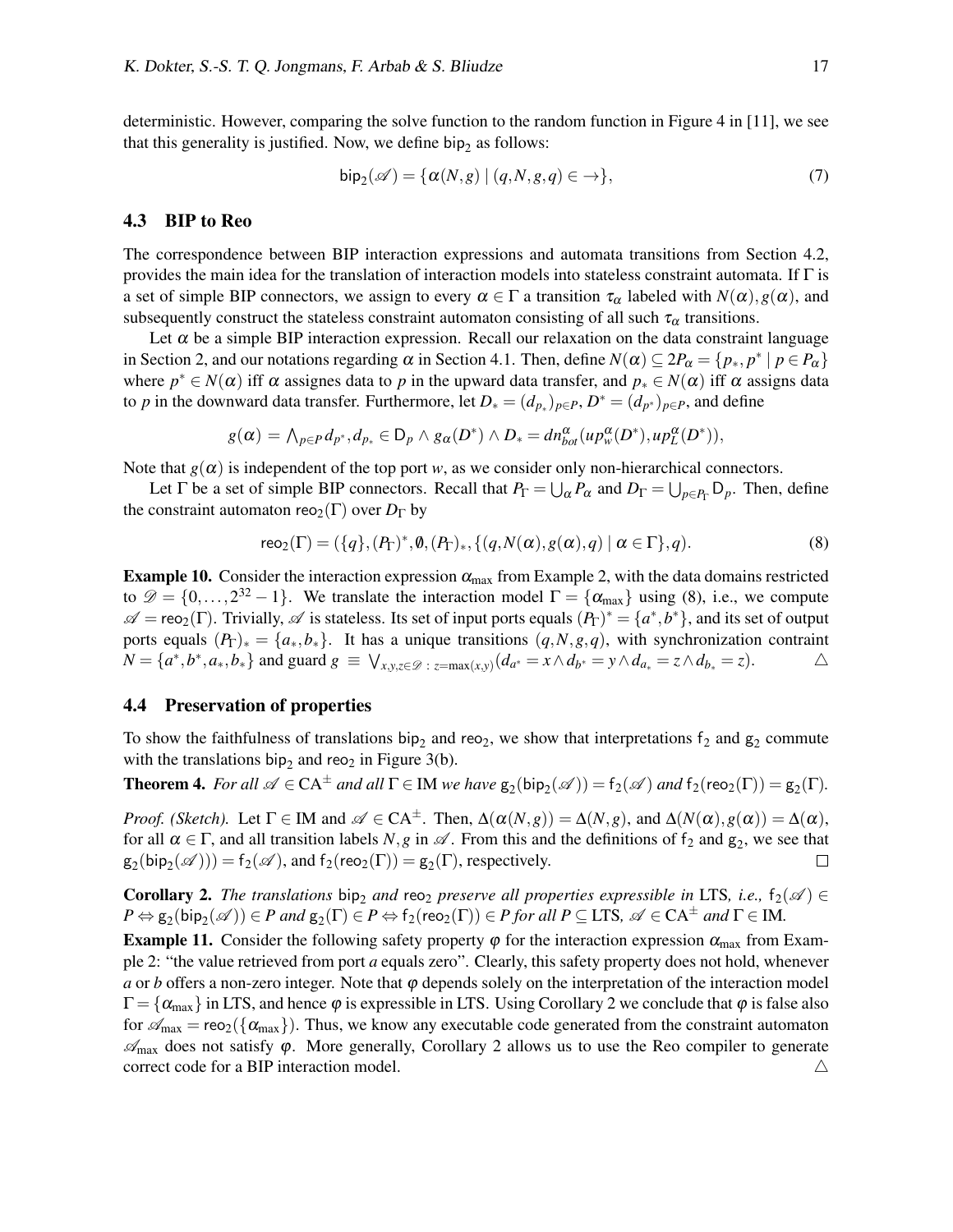## <span id="page-15-0"></span>5 Conclusions and Future Work

BIP and Reo find common ground in their stimulation of exogenous system design. This means that they force the explicit modeling of coordination constraints. A clear and formal separation between coordination (connectors) and computation (components) allows the software architect to analyze the interaction of the components using automated tools. The exogenous approach of BIP and Reo contrasts with the endogenous approach supported in process algebra and other languages where coordination is woven into the code of the components. For example, process algebra does not supply constructs to enforce the separation of concerns necessary in exogenous coordination [\[20\]](#page-16-6).

Multiparty synchronization constitutes a fundamental coordination concept in BIP (represented by interactions in a BIP interaction model) and Reo (represented by synchronization constraints in constraint automata). Our translations show that these representations of multiparty synchronization coincide.

The BIP framework concretely *defines* what separates computation (BIP behaviour) and coordination (BIP interaction), while Reo merely *separates* computation (Reo components) and coordination (Reo connector) structurally. Indeed, Reo does not force a fixed universal definition for computation and coordination in all applications. Without giving a fixed definition of separation criterion, Reo's structural separation of computation from coordination (i.e., component versus connector) simply means that, while this separation is always important, the distinction between the two is in the eye of the beholder: in different applications, different, or even the same people, may find it convenient to draw the line that separates computation and coordination at different places to suit their needs. For example, the stateful behavior of a FIFO with capacity of 1 strictly places what this entity does in the behaviour layer of BIP, as a (computation) component. In Reo, such stateful components can, of course, be regarded and used as computation as well. However, when deemed appropriate, one can use the same component (i.e., a FIFO1 channel) in the construction of a Reo connector as well, e.g., to express the stateful, turn-taking interaction between two components, as in Figure [2.](#page-5-3)

Our data-agnostic translations allow compositional translation, because their operators distribute over composition modulo semantic equivalence. On the other hand, our data-sensitive translation scheme does not support incremental translation. It seems intuitive to translate synchronous Reo channels into BIP interaction expressions. However, the directionality inherent in the dataflows of BIP interaction expressions implies that they can compose only hierarchically, whereas the *relational* specification of dataflow constraints in Reo (which manifests itself as data constraints in constraint automata transition labels) allows more expressive composition of dataflows as relational composition of constraints. This difference restricts the set of the Reo connectors that this scheme can incrementally translate into BIP, as well as the granularity of the sub-connectors that it can translate in one increment: the data constraints on the boundary nodes of every such sub-connector must be locally resolvable into a directional dataflow expression at the level of the sub-connector, in isolation. In practice, synchronous cycles in a Reo connector must translate as a whole, which scuttles the computational benefit of translating incrementally.

In contrast with the BIP architecture model, the data-sensitive model for BIP does not include coordinating components within the connector [\[6,](#page-16-12) [11\]](#page-16-4). Nevertheless, it seems possible to use the formalization in [\[11\]](#page-16-4) to extend BIP architectures of [\[6\]](#page-16-12) with data. However, extending the current composition operator ⊕ to compose data-sensitive BIP architectures does not seem trivial, and we do not know what properties such an extended composition operator can preserve.

Using the ideas from Section [3,](#page-7-0) extending our reo<sub>2</sub> translation (Figure [3\(b\)\)](#page-7-2) to the domain of postulated data-sensitive BIP architectures seems straight-forward. Moreover, it may be possible to extend our translations to mappings that preserve internal ports. Such extensions, together with the results from Section [4,](#page-12-0) effectively promise a property-preserving composition operator for data-sensitive BIP archi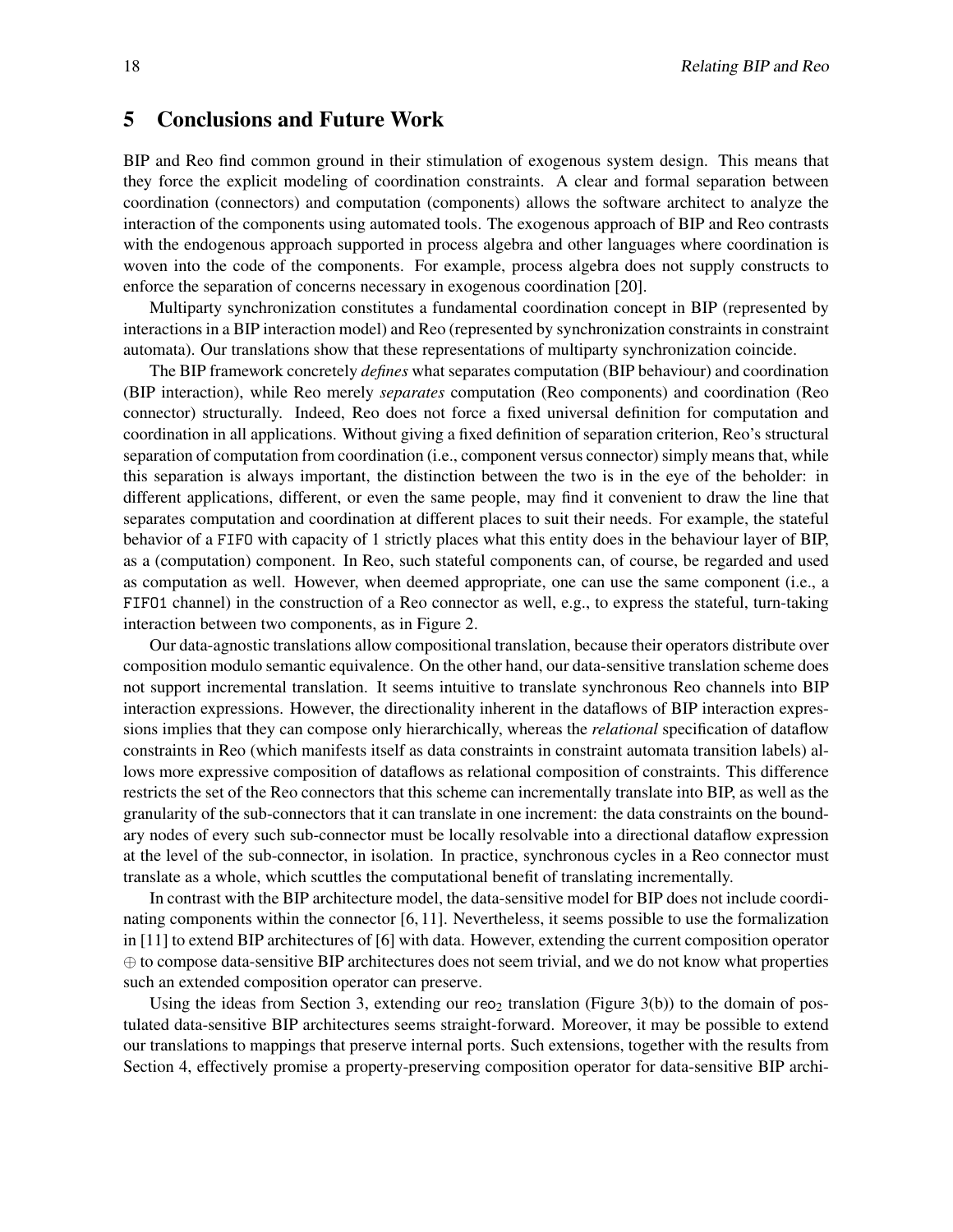tectures that may also share internal ports.

### References

- <span id="page-16-9"></span>[1] (2015): *BIP toolset*. Available at <http://www-verimag.imag.fr/BIP-Tools,93.html>.
- <span id="page-16-10"></span>[2] (2015): *Reo toolset*. Available at <http://reo.project.cwi.nl/reo/wiki/Tools>.
- <span id="page-16-3"></span>[3] Farhad Arbab (2004): *Reo: a channel-based coordination model for component composition*. Math. Structures Comput. Sci. 14(3), pp. 329–366, doi[:10.1017/S0960129504004153.](http://dx.doi.org/10.1017/S0960129504004153)
- <span id="page-16-5"></span>[4] Farhad Arbab (2011): *Puff, The Magic Protocol*. In: Talcott Festschrift, Lecture Notes in Comput. Sci. 7000, Springer, pp. 169–206, doi[:10.1007/978-3-642-24933-4](http://dx.doi.org/10.1007/978-3-642-24933-4_9) 9.
- <span id="page-16-13"></span>[5] Farhad Arbab, Roberto Bruni, Dave Clarke, Ivan Lanese & Ugo Montanari (2009): *Tiles for Reo*. In: Proc. of WADT, Lecture Notes in Comput. Sci. 5486, Springer Berlin Heidelberg, pp. 37–55, doi[:10.1007/978-3-](http://dx.doi.org/10.1007/978-3-642-03429-9_4) [642-03429-9](http://dx.doi.org/10.1007/978-3-642-03429-9_4) 4.
- <span id="page-16-12"></span>[6] Paul Attie, Eduard Baranov, Simon Bliudze, Mohamad Jaber & Joseph Sifakis (2014): *A General Framework for Architecture Composability* 8702, pp. 128–143. doi[:10.1007/978-3-319-10431-7](http://dx.doi.org/10.1007/978-3-319-10431-7_10) 10.
- <span id="page-16-16"></span>[7] Christel Baier, Joachim Klein & Sascha Klüppelholz (2014): Synthesis of Reo Connectors for Strategies and *Controllers*. Fundam. Inform. 130(1), pp. 1–20, doi[:10.3233/FI-2014-980.](http://dx.doi.org/10.3233/FI-2014-980)
- <span id="page-16-15"></span>[8] Christel Baier, Marjan Sirjani, Farhad Arbab & Jan Rutten (2006): *Modeling component connectors in Reo by constraint automata*. Sci. Comput. Programming 61(2), pp. 75–113, doi[:10.1016/j.scico.2005.10.008.](http://dx.doi.org/10.1016/j.scico.2005.10.008)
- <span id="page-16-1"></span>[9] Ananda Basu, Marius Bozga & Joseph Sifakis (2006): *Modeling Heterogeneous Real-time Components in BIP*. In: Proc. of SEFM, ACM, pp. 3–12, doi[:10.1109/SEFM.2006.27.](http://dx.doi.org/10.1109/SEFM.2006.27)
- <span id="page-16-2"></span>[10] Simon Bliudze & Joseph Sifakis (2007): *The algebra of connectors: structuring interaction in BIP*. In: Proc. of EMSOFT, ACM SigBED, ACM, Salzburg, Austria, pp. 11–20, doi[:10.1145/1289927.1289935.](http://dx.doi.org/10.1145/1289927.1289935)
- <span id="page-16-4"></span>[11] Simon Bliudze, Joseph Sifakis, Marius Bozga & Mohamad Jaber (2014): *Architecture Internalisation in BIP*. In: Proc. of CBSE, ACM, pp. 169–178, doi[:10.1145/2602458.2602477.](http://dx.doi.org/10.1145/2602458.2602477)
- <span id="page-16-7"></span>[12] Roberto Bruni, Hernán Melgratti & Ugo Montanari (2011): *Connector Algebras, Petri Nets, and BIP*. In: Proc. of PSI, LNCS 7162, Springer, pp. 19–38, doi[:10.1007/978-3-642-29709-0](http://dx.doi.org/10.1007/978-3-642-29709-0_2) 2.
- <span id="page-16-8"></span>[13] M. Y. Chkouri, A. Robert, M. Bozga & J. Sifakis (2009): *Translating AADL into BIP - Application to the Verification of Real-Time Systems*. In: Proc. of MODELS, LNCS 5421, Springer, pp. 5–19, doi[:10.1007/978-](http://dx.doi.org/10.1007/978-3-642-01648-6_2) [3-642-01648-6](http://dx.doi.org/10.1007/978-3-642-01648-6_2) 2.
- <span id="page-16-19"></span>[14] K. Dokter, S.-S. T.Q. Jongmans, F. Arbab & S. Bliudze (2015): *Relating BIP and Reo*. Technical Report FM-1505, CWI. Available at [http://persistent-identifier.org/?identifier=urn:nbn:nl:ui:](http://persistent-identifier.org/?identifier=urn:nbn:nl:ui:18-23505) [18-23505](http://persistent-identifier.org/?identifier=urn:nbn:nl:ui:18-23505).
- <span id="page-16-0"></span>[15] David Garlan (2014): *Software Architecture: A Travelogue*. In: Proc. of FOSE, ACM, pp. 29–39, doi[:10.1145/2593882.2593886.](http://dx.doi.org/10.1145/2593882.2593886)
- <span id="page-16-11"></span>[16] Sung-Shik T. Q. Jongmans & Farhad Arbab (2012): *Overview of Thirty Semantic Formalisms for Reo*. Sci. Ann. Comp. Sci. 22(1), pp. 201–251, doi[:10.7561/SACS.2012.1.201.](http://dx.doi.org/10.7561/SACS.2012.1.201)
- <span id="page-16-17"></span>[17] C. Koehler & D. Clarke (2009): *Decomposing port automata*. In: Proc. of SAC, ACM, pp. 1369–1373, doi[:10.1145/1529282.1529587.](http://dx.doi.org/10.1145/1529282.1529587)
- <span id="page-16-14"></span>[18] C. Krause (2009): *Integrated Structure and Semantics for Reo Connectors and Petri Nets*. In: Proc. of ICE, pp. 57–69, doi[:10.4204/EPTCS.12.4.](http://dx.doi.org/10.4204/EPTCS.12.4)
- <span id="page-16-18"></span>[19] R. Milner (1989): *Communication and Concurrency*. Prentice-Hall, Inc.
- <span id="page-16-6"></span>[20] G. A. Papadopoulos & F. Arbab (2001): *Configuration And Dynamic Reconfiguration Of Components Using The Coordination Paradigm*. Future Generation Computer Systems 17(8), pp. 1023 – 1038, doi[:10.1016/S0167-739X\(01\)00043-7.](http://dx.doi.org/10.1016/S0167-739X(01)00043-7)